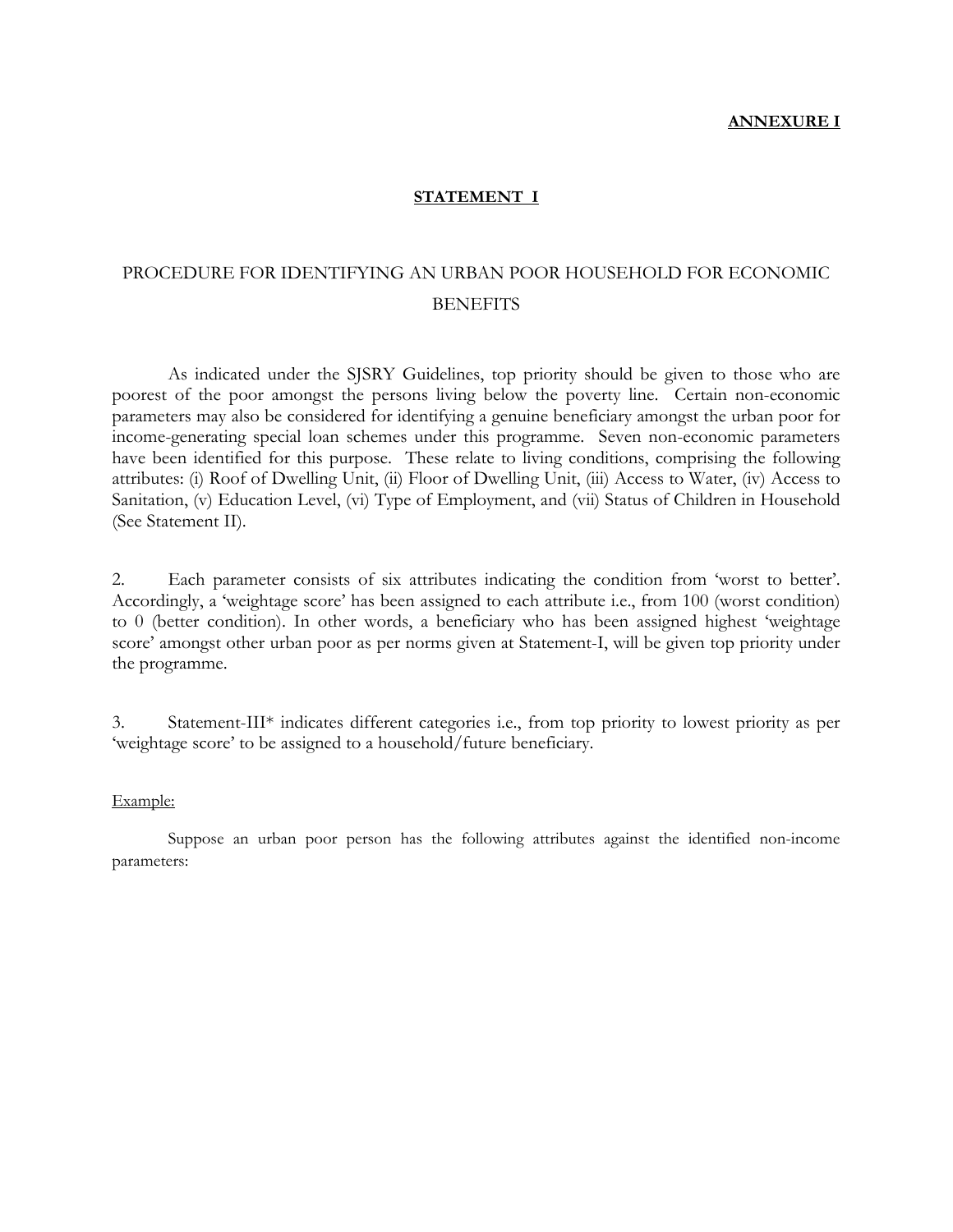| Parameter                                         | <b>Attributes</b>          | Weightage score to be assigned |  |  |
|---------------------------------------------------|----------------------------|--------------------------------|--|--|
|                                                   |                            | as per norms                   |  |  |
| $(1)$ Roof                                        | Asbestos                   | 60                             |  |  |
| $(2)$ Floor                                       | Bajri/Semi earthen         | 80                             |  |  |
| (3) Water                                         | No water supply            | 100                            |  |  |
| (4) Sanitation                                    | Community dry latrine      | 80                             |  |  |
| (5) Education                                     | Middle pass                | 60                             |  |  |
| (6) Type of Employment                            | Semi skilled               | 80                             |  |  |
| in<br>children<br>of<br>$(7)$ Status<br>household | Working but attending      | 80                             |  |  |
|                                                   | literacy classes sometimes |                                |  |  |
|                                                   | <b>Total Score</b>         | 540                            |  |  |

Average weightage score for a household i.e. future beneficiary =  $540 / 7 = 77.1$ 

*\*Statement-III suggests that a household with Average Weightage Score of 77.1 should be considered for the category of II Priority*.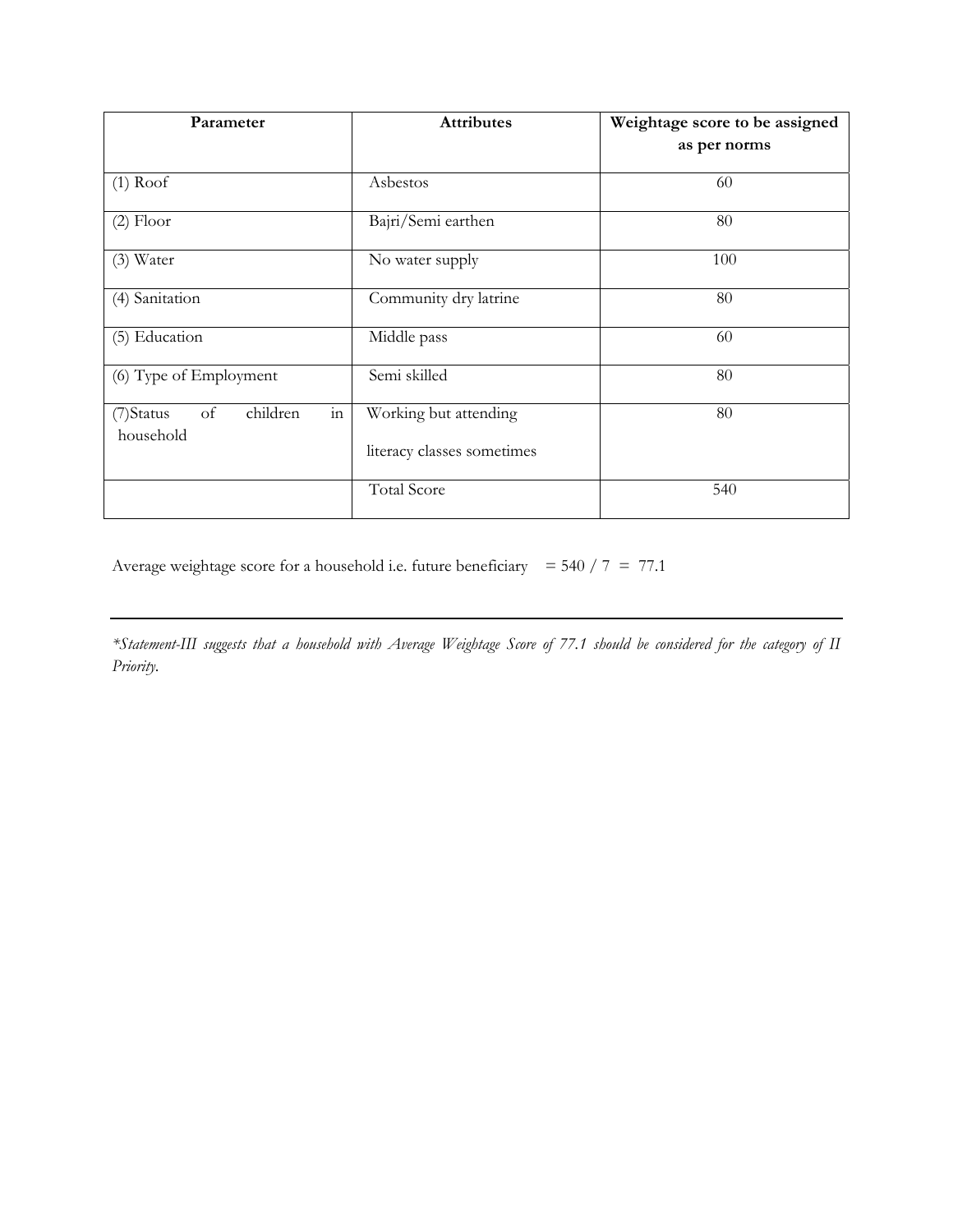## **ANNEXURE I (contd..)**

## **STATEMENT II**

## **NON-ECONOMIC PARAMETERS TO BE CONSIDERED FOR DETERMINING ELIGIBILITY OF**

## **A HOUSEHOLD FOR DRAWING BENEFITS UNDER SJSRY**

| Parameter                                |                                                | Weightage Score for Attribute                              |                                                            |                                                 |                                                     |                                                         |  |  |  |  |  |  |  |  |
|------------------------------------------|------------------------------------------------|------------------------------------------------------------|------------------------------------------------------------|-------------------------------------------------|-----------------------------------------------------|---------------------------------------------------------|--|--|--|--|--|--|--|--|
|                                          | 100                                            | 80                                                         | 60                                                         | 40                                              | 20                                                  | $\Omega$                                                |  |  |  |  |  |  |  |  |
|                                          | (A)                                            | (B)                                                        | (C)                                                        | (D)                                             | (E)                                                 | (F)                                                     |  |  |  |  |  |  |  |  |
| (a) Living Condition                     |                                                |                                                            |                                                            |                                                 |                                                     |                                                         |  |  |  |  |  |  |  |  |
| $(i)$ Roof                               | Thatch/ Grass                                  | Tarpaulin                                                  | Wooden                                                     | Asbestos                                        | Tiled                                               | Cement                                                  |  |  |  |  |  |  |  |  |
| $(ii)$ Floor                             | Earthen                                        | Bajri (Semi-earthen)                                       | <b>Bricks</b>                                              | Cement                                          | Chips/Til<br>es                                     | Marble                                                  |  |  |  |  |  |  |  |  |
| (iii) Water                              | No<br>water<br>supply<br>within<br>500 yards   | well/tank/<br>Open<br>pond/river                           | Community<br>hand<br>pump/tube<br>well/bore well           | Community<br>tap                                | Private<br>hand<br>pump/<br>tube well<br>bore well/ | Private piped<br>water<br>supply                        |  |  |  |  |  |  |  |  |
| (iv) Sanitation                          | Open<br>Defecation                             | Community<br>Dry<br>Latrine                                | Community<br>Pour<br>Flush<br>Latrine                      | Private<br>Dry<br>Latrine                       | Private<br>Pour<br>Flush                            | Private<br>Flush<br>Latrine<br>with Sewer<br>Connection |  |  |  |  |  |  |  |  |
| (b) Education level                      | Illiterate                                     | Primary                                                    | Middle                                                     | Matric                                          | $10+2$                                              | Graduate                                                |  |  |  |  |  |  |  |  |
| Type<br>(c)<br>of<br>Employment          | Unskilled<br>Casual<br>Labourer/<br>Unemployed | Semi Skilled                                               | Self Employed-<br>Street Vendor/<br>Push<br>Cart<br>Driver | Work<br>Own<br>Place                            | Own<br>Work<br>Place<br>$\&$<br>Selling<br>Place    | Organised<br>Sector with<br>Social<br>Security          |  |  |  |  |  |  |  |  |
| (d) Status of Children<br>in a Household | Working<br>Children & not<br>attending<br>any  | Working<br>Children<br>attending<br>but<br>School/<br>NFE/ | Working<br>Children<br>but<br>attending                    | Children<br>not<br>working as well<br>as<br>not | Children<br>not<br>working                          | Children not                                            |  |  |  |  |  |  |  |  |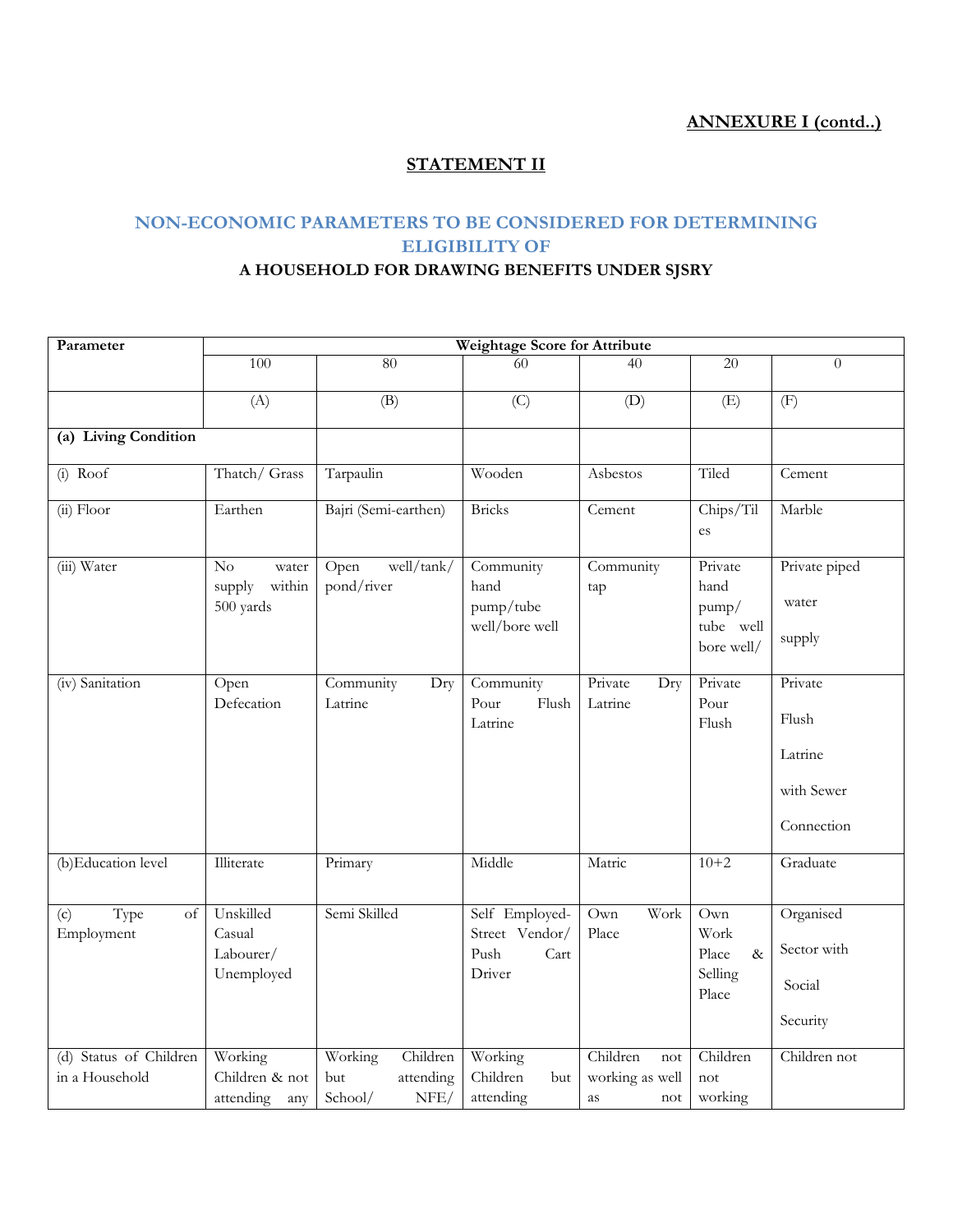| School/ NFE/        | Literacy  | Classes | School/NFE/L                            | attending | any | and                 | working and |
|---------------------|-----------|---------|-----------------------------------------|-----------|-----|---------------------|-------------|
| Literacy<br>Classes | sometimes |         | Classes<br><i>s</i> teracy<br>regularly | Classes   |     | attending<br>NFE/   | attending   |
|                     |           |         |                                         |           |     | Literacy<br>Classes | School      |
|                     |           |         |                                         |           |     | regularly           | regularly   |

*NOTE: The above format is a suggestive one. However, the town UPA cell, in consultation with community structures concerned can develop another format including similar parameters based on local conditions/factors to identify the poorest of the poor in the town.*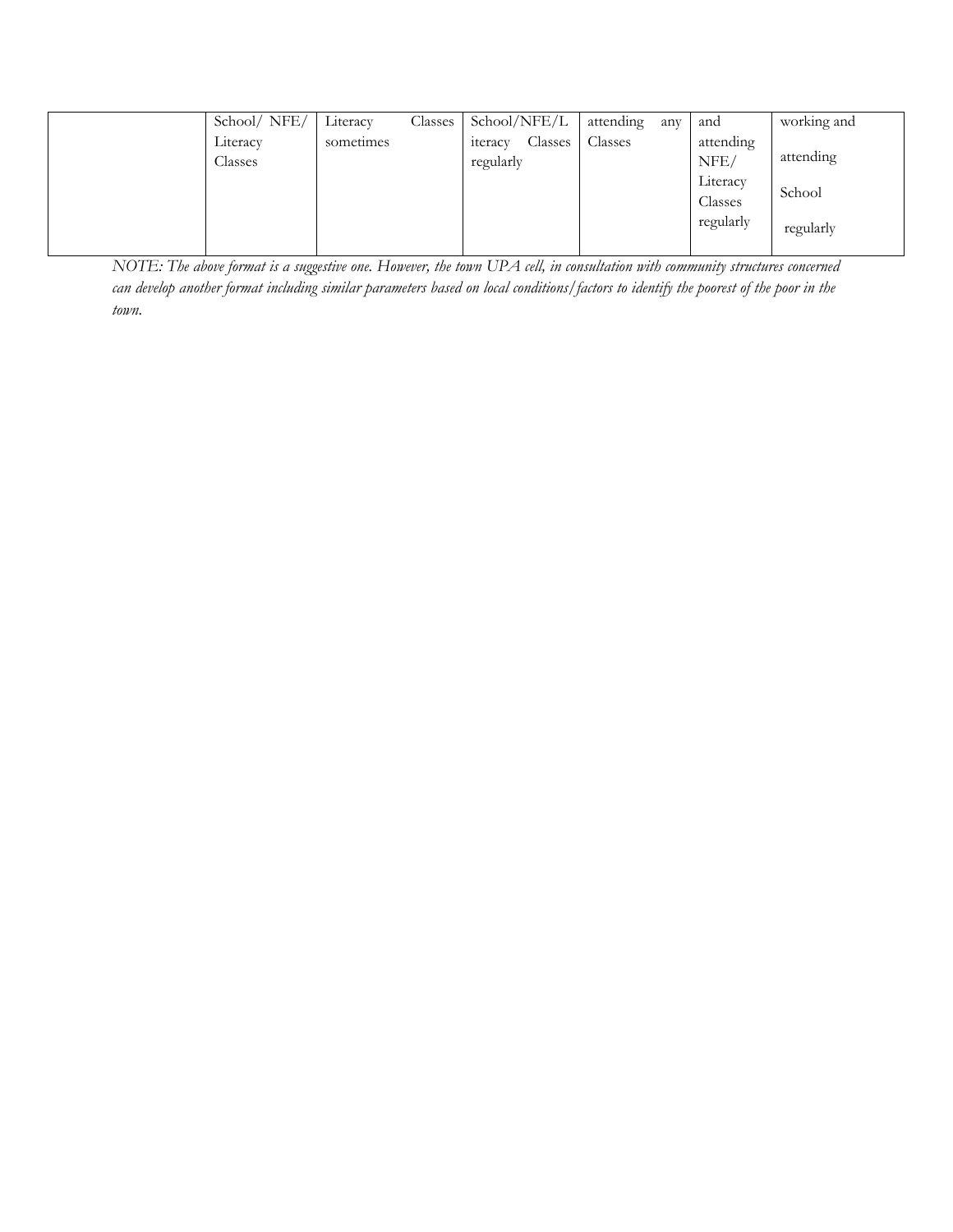#### **ANNEXURE I (contd..)**

## **STATEMENT III**

### **NON-ECONOMIC NORMS/CRITERIA FOR IDENTIFYING A BENEFICIARY FROM AMONGST THE URBAN POOR\***

| Weightage Score | Priority Category                |
|-----------------|----------------------------------|
| $1.80 - 100$    | Priority (Highest Priority)<br>Ι |
| $2.60 - 80$     | Priority<br>П                    |
| 3.<br>$40 - 60$ | Priority<br>Ш                    |
| 4. 20 - 40      | Priority<br>IV                   |
| $5. 0 - 20$     | Priority (Lowest Priority)<br>V  |

*\* This is in addition to the norms based on income parameters which envisage top priority to the household which is below poverty line.* 

Note: The Ministry of Housing & Urban Poverty Alleviation will issue guidelines regarding identification of beneficiaries from time to time as required**.**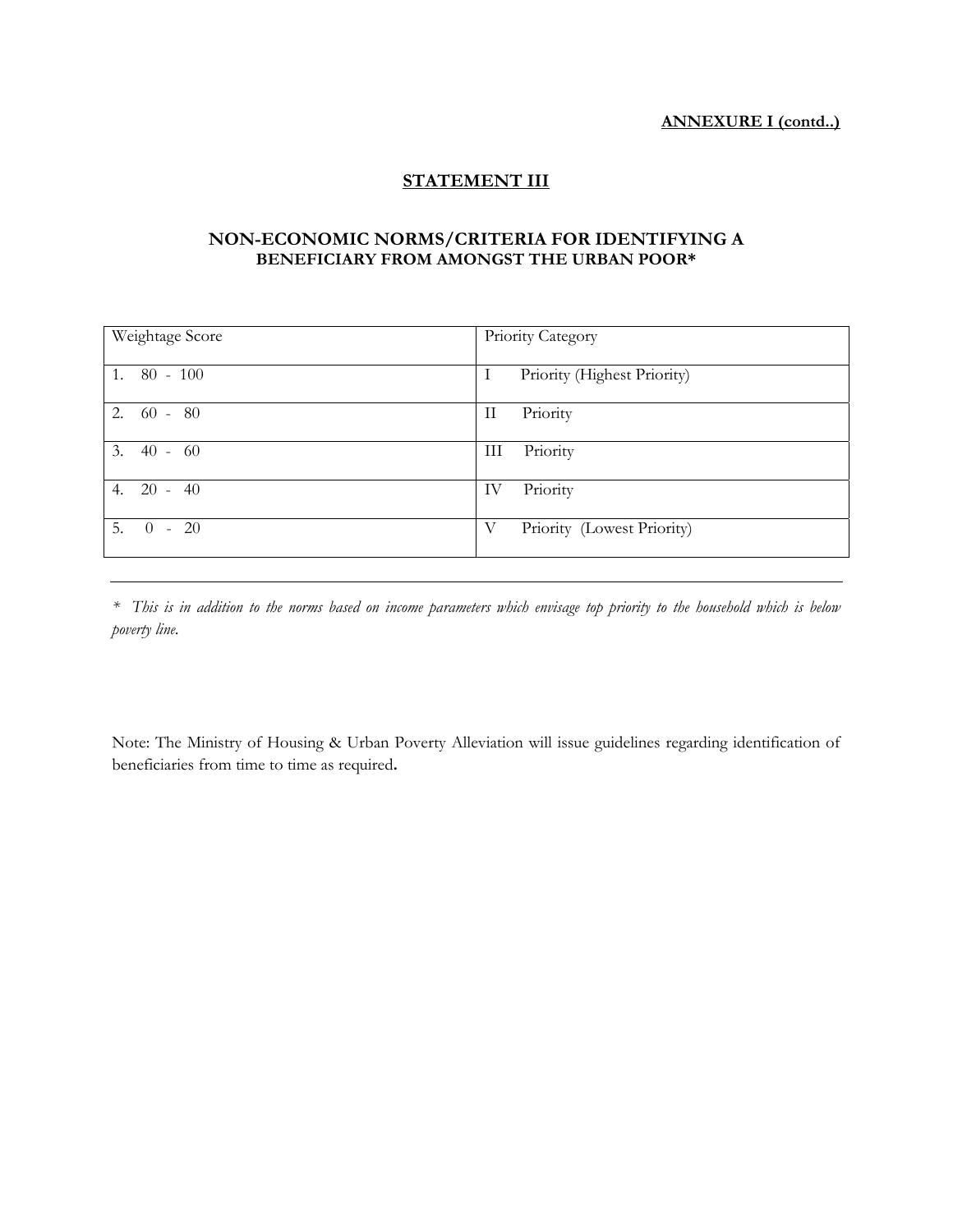## **ANNEXURE II**

### **OPERATIONAL DETAILS IN REGARD TO SELF-EMPLOYMENT (INDIVIDUAL) THROUGH SETTING UP OF MICRO-ENTERPRISES UNDER USEP**

| $\mathbf{1}$ | Identification of    | Only those identified and listed on the basis of survey as suggested under           |
|--------------|----------------------|--------------------------------------------------------------------------------------|
|              | Beneficiaries        | Annexure I.                                                                          |
|              |                      |                                                                                      |
|              |                      |                                                                                      |
|              |                      |                                                                                      |
| 2.           | Eligibility          | Urban poor living below the poverty line, in any city/town.                          |
|              |                      |                                                                                      |
|              |                      |                                                                                      |
| 3.           | Age                  | Should be of minimum 18 years at the time of applying for Bank Loan.                 |
|              |                      |                                                                                      |
|              |                      |                                                                                      |
| 4.           | Residency            | Residing in the town for at least three years.                                       |
|              |                      |                                                                                      |
|              |                      |                                                                                      |
|              |                      |                                                                                      |
| 5.           | Defaulter            | Should<br>nationalized<br>defaulter<br>bank/financial<br>be<br>not<br>a<br>to<br>any |
|              |                      | institution/cooperative bank.                                                        |
|              |                      |                                                                                      |
|              |                      |                                                                                      |
| 6.           | Nature of Activities | An illustrative list of activities is as follows:                                    |
|              |                      |                                                                                      |
|              |                      | (A) Town services requiring no special skills:                                       |
|              |                      | Tea shop, News paper/magazine shop, Ice cream vendor, Milk vendor,                   |
|              |                      | Pan/cigarette shop, Fruit/vegetable vending, Laundry work, Rickshaw-pulling,         |
|              |                      |                                                                                      |
|              |                      | etc.                                                                                 |
|              |                      |                                                                                      |
|              |                      |                                                                                      |
|              |                      | (B) Town services requiring special skills:                                          |
|              |                      |                                                                                      |
|              |                      | Repairing of radio/TV/refrigerator/ air cooler/ air conditioner/mobile               |
|              |                      | phone/cycle/automobile/diesel engines/pump/motor/watches/electrical                  |
|              |                      | /electric domestic appliances; Catering, Dry cleaning, Furniture repair, Motor       |
|              |                      | winding, Shoe repair, Book binding as well as skills pertaining to House             |
|              |                      | construction/ upgradation such as plumbing, carpentry, masonry, painting and         |
|              |                      | polishing, tile laying, glass pane fixing, electrical installation, etc.             |
|              |                      | (C) Micro-manufacturing units requiring skills:                                      |
|              |                      | Making/manufacturing of washing powder, agarbatti, bangles, garments, plastic        |
|              |                      | toys, footwear, wooden/steel furniture, saree printing, weaving, pottery,            |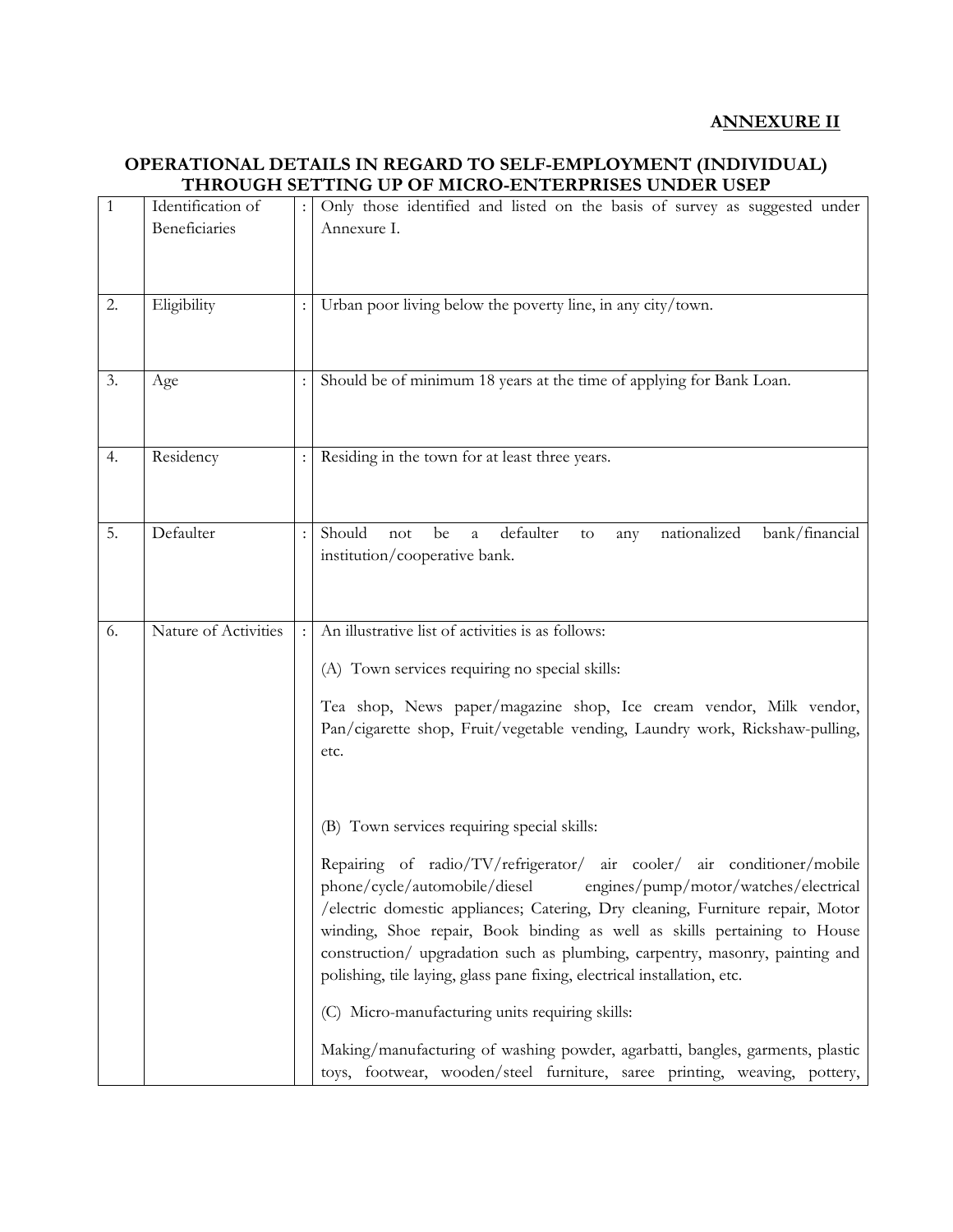|     |                    | blacksmithy, utensil/steel fabrication, food processing, ball pen making etc.                                                                                                                                                                                                                |
|-----|--------------------|----------------------------------------------------------------------------------------------------------------------------------------------------------------------------------------------------------------------------------------------------------------------------------------------|
|     |                    |                                                                                                                                                                                                                                                                                              |
|     |                    |                                                                                                                                                                                                                                                                                              |
|     |                    | (D) Assistance should also be made available under agricultural and allied<br>activities/small scale services/small business activities e.g. general                                                                                                                                         |
|     |                    | merchant shop, kirana shop, building materials shop, ready-made<br>garments shop, dairy units, etc.                                                                                                                                                                                          |
|     |                    | (E) No training should be required if the beneficiary has already undergone<br>training in a skill/trade from a known institution, registered NGO/VO, provided<br>requisite certificate is produced to that effect.                                                                          |
|     |                    | (F) Training should also not be necessary if the beneficiary has learnt the activity<br>such as pottery making, cobblery, carpentry, ironsmithy, etc. from heredity/other<br>sources. This aspect should however be certified by ULB before recommending<br>/forwarding application to bank. |
|     |                    | (G) Training should also not be necessary if a beneficiary has learnt a particular<br>trade from private/public registered company, as apprentice or employee;<br>certificate from the private/public registered company will have to be submitted.                                          |
|     |                    |                                                                                                                                                                                                                                                                                              |
| 7.  | Project Cost       | The maximum unit project cost for individual cases can be<br>$Rs.200,000/-$                                                                                                                                                                                                                  |
|     |                    | . If two or more eligible persons join together in a partnership, the project with                                                                                                                                                                                                           |
|     |                    | higher costs would also be considered provided share of each person in the<br>project cost is Rs.200,000 or less.                                                                                                                                                                            |
|     |                    |                                                                                                                                                                                                                                                                                              |
| 8.  | Subsidy            | Subsidy would be provided at the rate of 25% of the project cost subject to a                                                                                                                                                                                                                |
|     |                    | ceiling of Rs. 50,000/- per beneficiary. In case more than one beneficiary join                                                                                                                                                                                                              |
|     |                    | together and set a project under partnership, subsidy would be calculated for                                                                                                                                                                                                                |
|     |                    | each partner separately.                                                                                                                                                                                                                                                                     |
| 9.  |                    |                                                                                                                                                                                                                                                                                              |
|     | Margin Money       | Each beneficiary is required to contribute 5% of the project cost as margin<br>money in cash.                                                                                                                                                                                                |
|     |                    |                                                                                                                                                                                                                                                                                              |
| 10. | Loan (inclusive of | 95% of the project cost would be made available by Banks (25% Subsidy amount                                                                                                                                                                                                                 |
|     | subsidy)           | and 70% of the project cost as Loan sanctioned by bank at the rate of interest                                                                                                                                                                                                               |
|     |                    | applicable to such priority sector lending fixed by the Reserve Bank of India,                                                                                                                                                                                                               |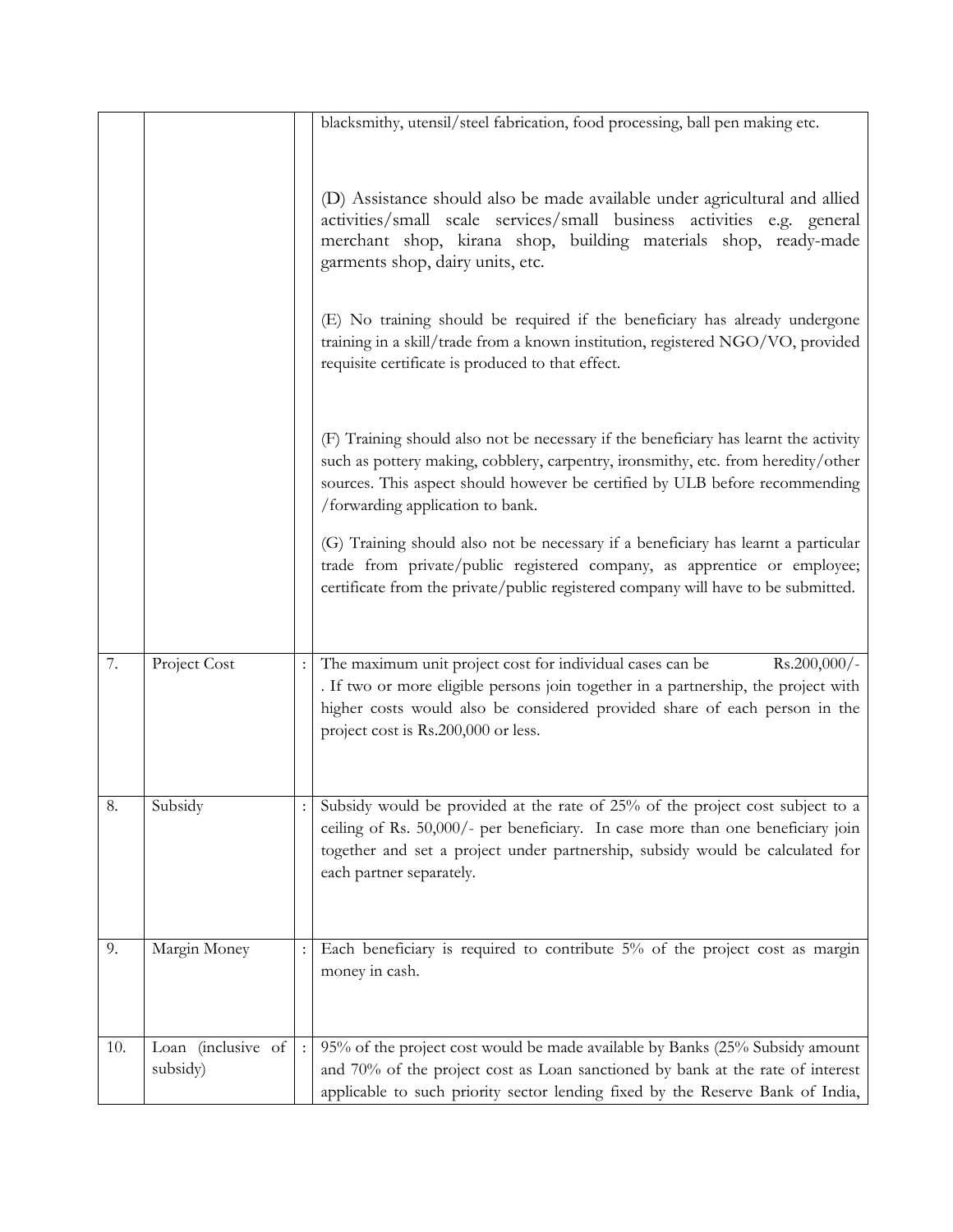|     |                   | from time to time). The interest will be charged only on the loan amount.                                 |
|-----|-------------------|-----------------------------------------------------------------------------------------------------------|
| 11. | Collateral        | The loans would not require any collateral guarantee. Only assets created under                           |
|     | Guarantee on Bank | the programme would be hypothecated /mortgaged/pledged to the bank                                        |
|     | Loans             | advancing the loans.                                                                                      |
|     |                   |                                                                                                           |
| 12. | Repayment         | Repayment schedule ranges from 3 to 7 years after initial moratorium of 6 to 18                           |
|     |                   | months as decided by Bank.                                                                                |
|     |                   | The CDS/Town UPA Cells will extend help to banks for ensuring regular<br>repayment of loans as per rules. |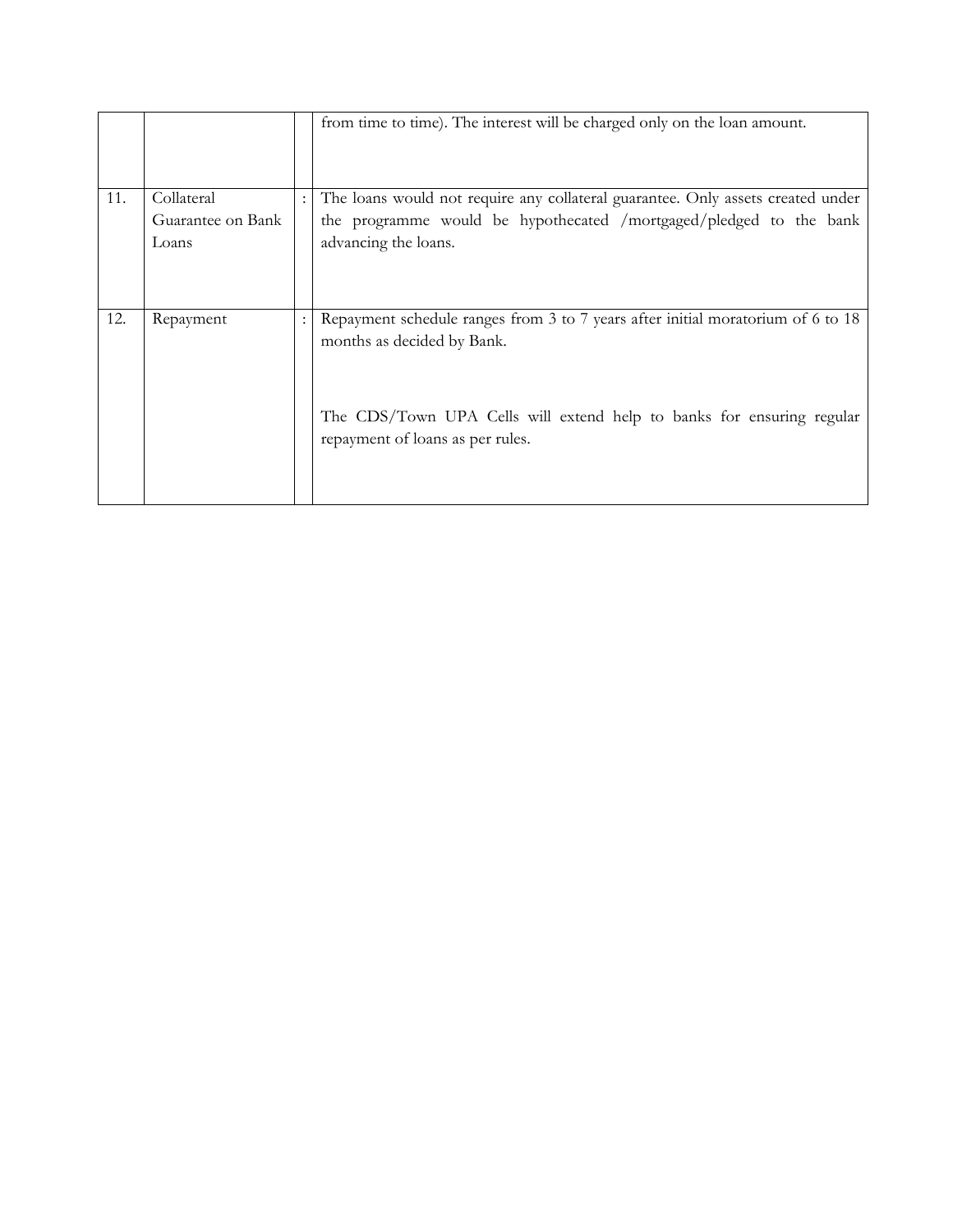## **ANNEXURE III**

## **OPERATIONAL DETAILS IN REGARD TO SELF-EMPLOYMENT (GROUP) THROUGH SETTING UP OF MICRO-ENTERPRISES UNDER UWSP**

| 1. | Identification of<br>Beneficiaries |                | Only those identified and listed on the basis of survey as suggested under<br>Annexure I.                                                                                                                                                                  |
|----|------------------------------------|----------------|------------------------------------------------------------------------------------------------------------------------------------------------------------------------------------------------------------------------------------------------------------|
| 2. | Eligibility                        |                | Urban poor women living below the poverty line, in any city/town.<br>Preferably, the senior and better-performing urban women self help<br>groups having credit management abilities and having skills in the<br>proposed activity may be accorded thrust. |
| 3. | Age                                |                | Members should be of minimum 18 years at the time of the group applying for<br>Bank Loan.                                                                                                                                                                  |
| 4. | Membership of the<br>Group         | $\cdot$        | Minimum number of women in a group is five.                                                                                                                                                                                                                |
| 5. | Defaulter                          | $\ddot{\cdot}$ | Should<br>defaulter<br>nationalized<br>bank/financial<br>not<br>be<br>a<br>to<br>any<br>institution/cooperative bank.                                                                                                                                      |
| 6. | Nature of Activities               |                | Any group activity/enterprise development for income generation by the urban<br>poor women, including the activities mentioned for the Individual enterprises in<br>Annexure-II.                                                                           |
| 7. | Project Cost                       | $\ddot{\cdot}$ | No maximum limit.                                                                                                                                                                                                                                          |
| 8. | Subsidy                            |                | Subsidy would be provided at the rate of 35% of the project cost subject to a<br>ceiling of Rs. 3.00 lakhs or Rs. 60,000/- per beneficiary.                                                                                                                |
| 9. | Margin Money                       | $\ddot{\cdot}$ | Groups may be encouraged to contribute 5% of the project cost as margin                                                                                                                                                                                    |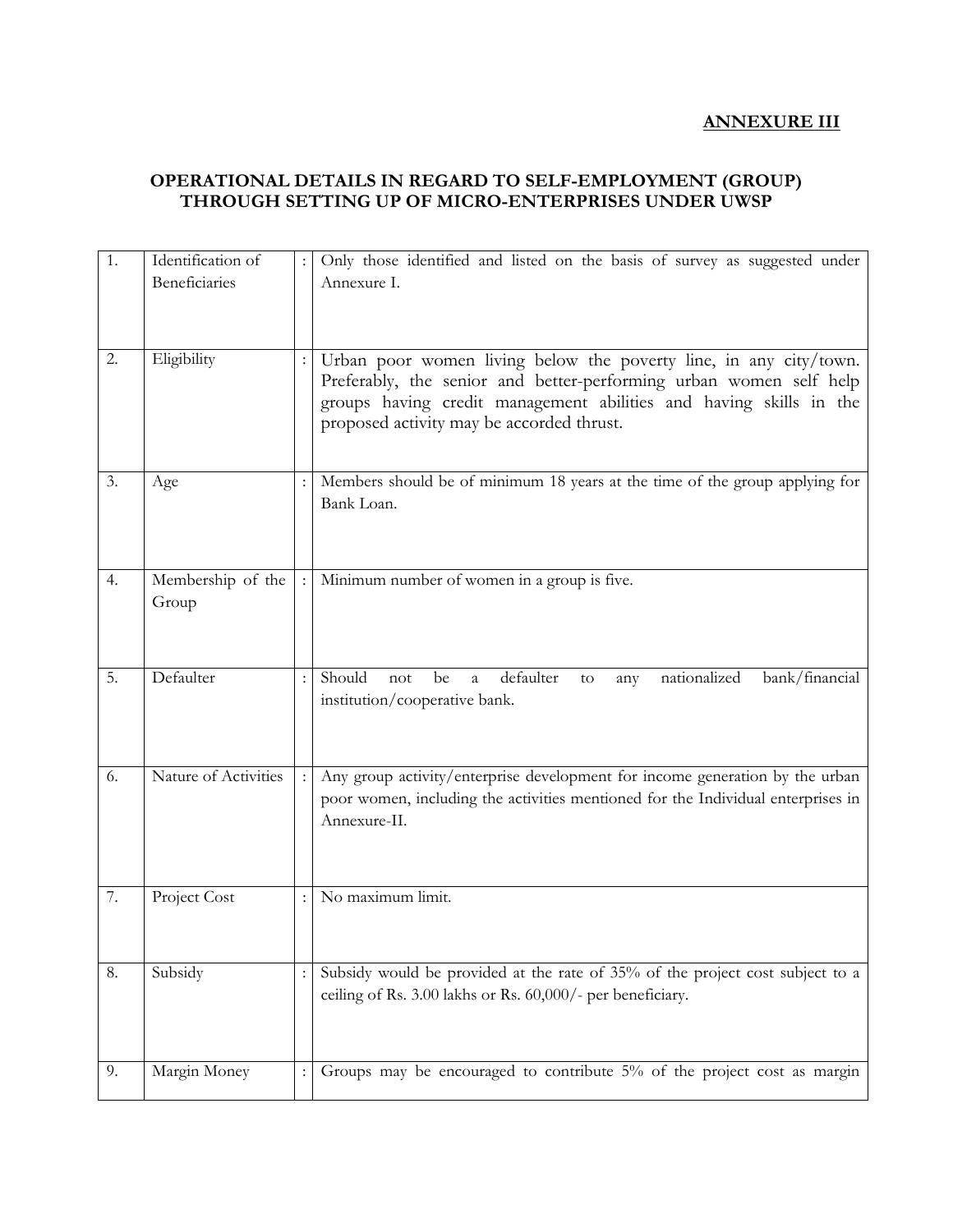|     |                   | money in cash.                                                                                                                                                                                                                                                                                          |
|-----|-------------------|---------------------------------------------------------------------------------------------------------------------------------------------------------------------------------------------------------------------------------------------------------------------------------------------------------|
| 10. | Loan              | Loan (excluding the subsidy amount and margin money, if any, from the project<br>cost) would be sanctioned by the banks at rates of interest applicable to such<br>priority sector loans fixed by the Reserve Bank of India from time to time. The<br>interest will be charged only on the loan amount. |
| 11. | Collateral        | The loans would not require any collateral guarantee. Only assets created under                                                                                                                                                                                                                         |
|     | Guarantee on Bank | the programme would be hypothecated/mortgaged/pledged to the bank                                                                                                                                                                                                                                       |
|     | Loans             | advancing the loans.                                                                                                                                                                                                                                                                                    |
| 12. | Repayment         | Repayment schedule ranges from 3 to 7 years after initial moratorium of 6 to 18                                                                                                                                                                                                                         |
|     |                   | months as decided by bank.<br>The CDS/Town UPA Cells will extend help to bank for ensuring regular                                                                                                                                                                                                      |
|     |                   | repayment of loans as per rules.                                                                                                                                                                                                                                                                        |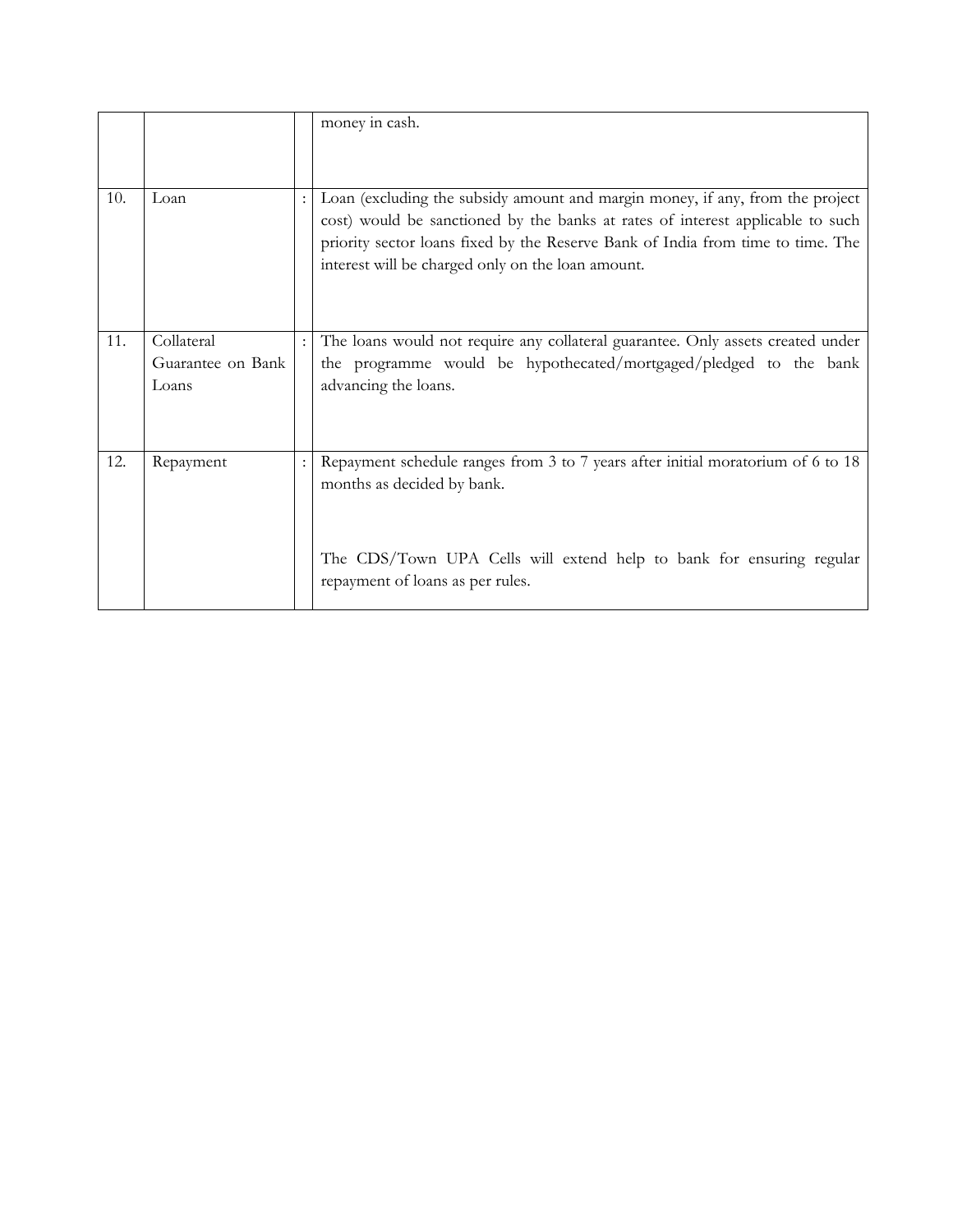#### **ANNEXURE IV**

### **INDICATIVE PRINCIPLES FOR SELF-HELP GROUPS/THRIFT & CREDIT SOCIETIES**

A Self-Help Groups (SHG)/Thrift & Credit Society (TCS) shall have:

- Group of women from different families
- Membership based on self-selection
- Ordinarily homogenous in terms of social and economic conditions and location
- Leadership, preferably unanimous or by consent of majority members and based on rotation
- Savings as entry point and binding factor
- Internal loaning and rotation among members
- Rate of interest / to whom loan to be given to be a collective decision.

#### PANCHA SUTRAs for a Good SHG / T&CS:

- 1. Regular savings
- 2. Regular meetings
- 3. Regular accounts book-keeping & accounting
- 4. Regular repayments
- 5. Adherence to Terms & Conditions set Code of Conduct.

Key Operational Principles:

#### The SHG/T&CS shall be

- Agreed conditions for meetings
- Agreed conditions for savings
- Agreed conditions for loans to be given
- Agreed conditions for loan repayments
- Agreed social agenda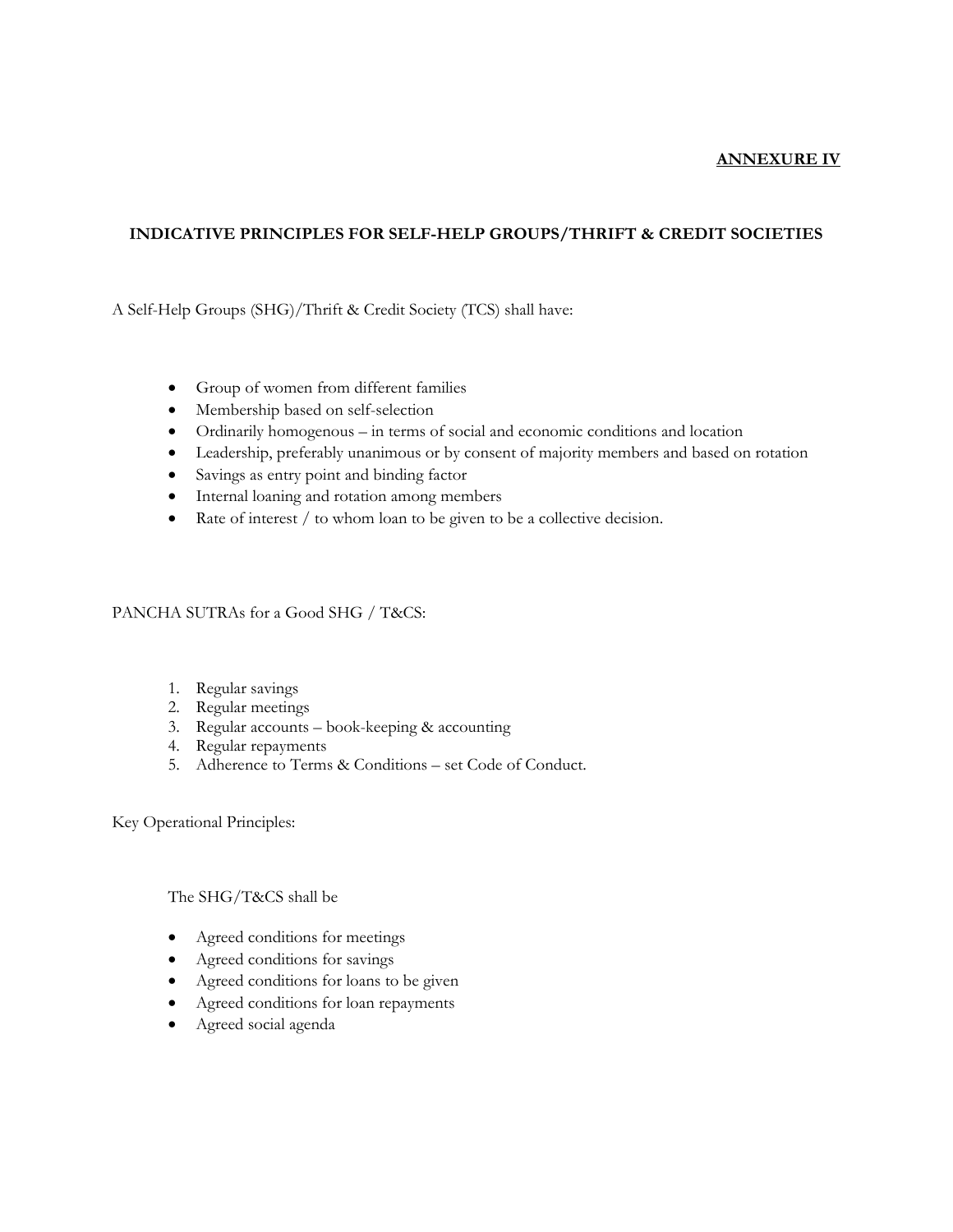#### **ANNEXURE V**

## **OPERATIONAL GUIDELINES FOR SKILLS TRAINING FOR EMPLOYMENT PROMOTION AMONGST URBAN POOR (STEP-UP)**

#### **Skill Training:**

- Skill Training to be linked to accreditation, certification and preferably be taken on Public-Private-Partnership (PPP) mode with the involvement of reputed institutions.
- The size of a training class may not be more than 40.
- The total training period for skill upgradation (including apprenticeship, if any) can be upto 6 months.
- Wherever feasible, toolkits may also be provided to trainees who complete the training satisfactorily.
- The cost of toolkit has been included in the average training cost of Rs. 10,000/- per capita. However, in case the toolkit cost exceeds the above ceiling, there is no objection to the excess amount being met from funds other than this programme funds or bank loan or even as beneficiary's contribution.
- Monthly expenditure on training per trainee including material cost, trainer's fees, toolkit cost, other miscellaneous expenses to be incurred by training institution as well as monthly stipend to trainee, may vary depending upon the trade and duration of training. States/UTs should issue guidelines in this regard.

#### **Skill Development Process:**

The following process may be adopted for developing/upgrading skills of the urban poor:

- i). Market Scan/Surveys to identify the needs of industry, business and service sectors and emerging job opportunities – local, district, state and national and upgrade the information at regular intervals;
- (ii). Livelihoods Survey, Training Needs Assessment, Baseline and Identification of Gaps;
- (iii). Identification of Lead (National or State) and Nodal (Regional/City Level) Institutions finalize modalities for accreditation, preparation of modules, training of trainers, mentoring, certification, training, etc.
- (iv). Memorandum of Agreement between State Nodal Agency /Urban Local Body (Urban Poverty Alleviation Cell) and Lead/Nodal Training Institutions and between Lead and Nodal institutions;
- (v). Guidelines for Accreditation by Lead Institution, accreditation process and identification of nodal training institutions/agencies to undertake training;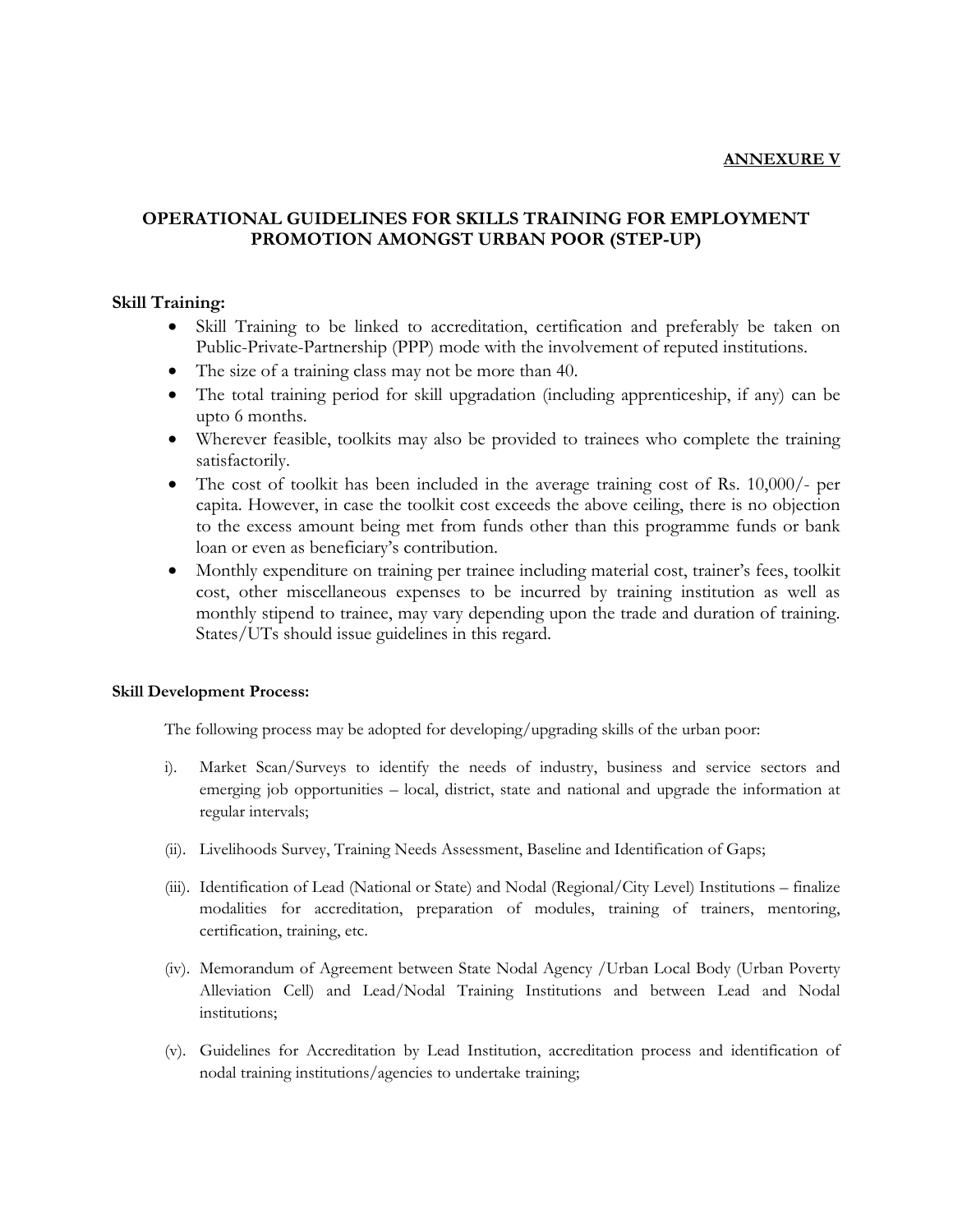- (vi). Memorandum of Agreement between Lead Institution and Nodal/training institutions/agencies including eminent agencies or institutes in the private sector;
- (vii). Selection of trainees by the ULBs with the help of Community Structures/ Organisations/NGOs based on their education, level of training, experience, aptitude etc.
- (viii).Preparation of Training Calendar and assignment of Trainees to Institutions, Conduct of Training, Examination, Certification Process, Apprenticeship with Industry; and Placement Coordination
- (ix). Monitoring, Quality Control, Review, Evaluation and Corrective Measures
- (x) Post-training Handholding.

#### **Skills Training Institutes:**

- Focus will be on skills of high-value for which there is market demand. Skills may be differentiated in categories on the basis of entry level qualifications.
- Matriculate pass candidates can be provided technical vocational training of high standard whereas 8<sup>th</sup> pass candidates can be provided training requiring less technical knowledge.
- Persons below  $8<sup>th</sup>$  pass can be provided specially designed training which does not generally require technical skills.
- States/UTs may empanel activity-specific lead institutes (an eminent National or State Government institute like IIT or NIT for each specific technical vocational skill) supported by regional/city level nodal institutions, which will work closely with the Lead Institution.
- The Lead Institution will be responsible for the accreditation of training institutes in the fields concerned (public and private both) and certification.
- The Nodal (regional/city level) institutes will be responsible for training of trainers, supervision of training, mentoring and placement coordination.
- The Lead and Nodal institutions will undertake preparation of high quality training modules, development of curriculum standards, materials for training of instructors and trainees and undertake certification process for the particular skills.
- Public-Private-Partnership models for imparting skills training will be encouraged.

Note: Guidelines for undertaking skill development/upgradation will be issued by the Government of India from time to time, as required.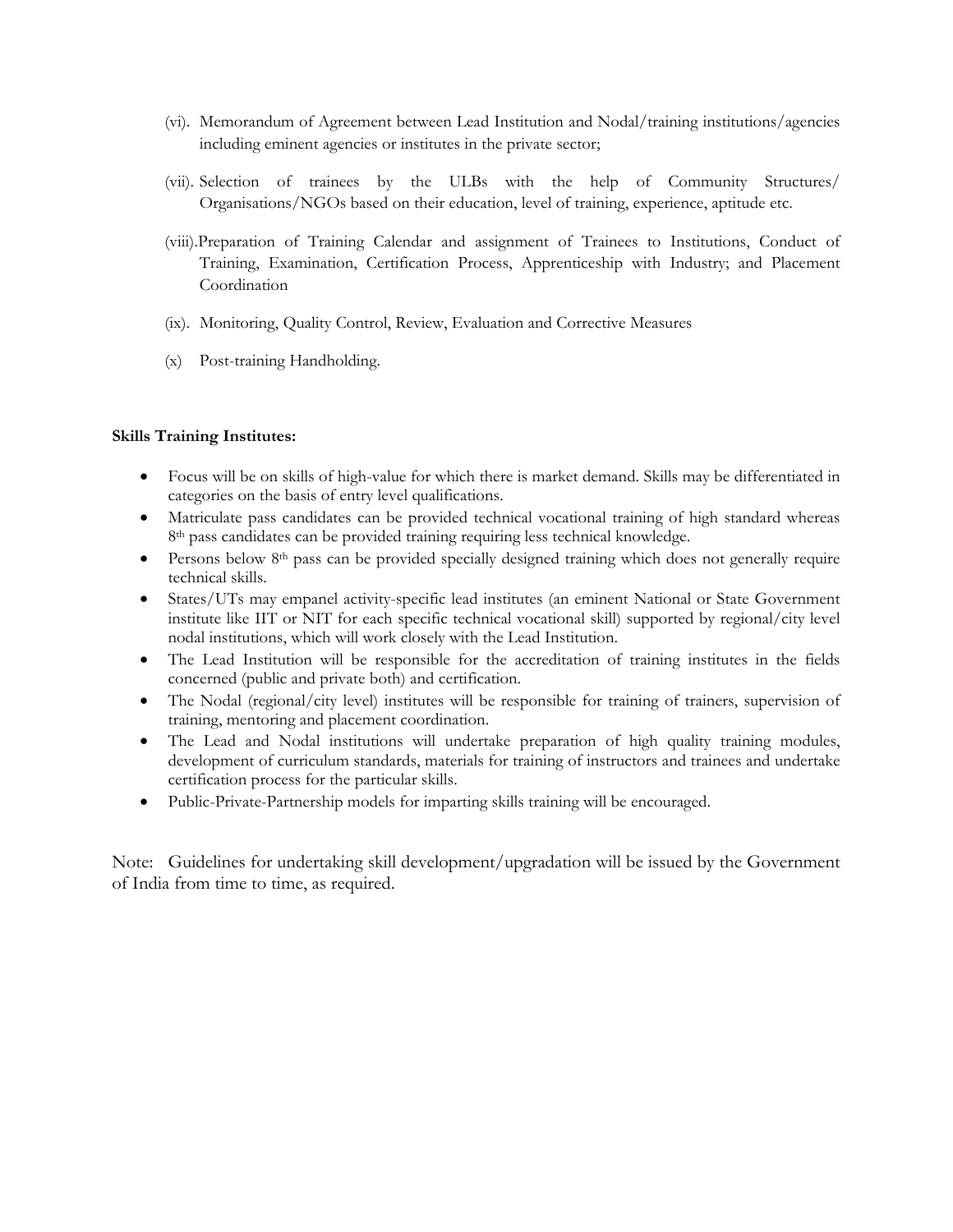#### **ANNEXURE VI**

### **COMMUNITY-BASED STRUCTURES TO BE SET UP UNDER SJSRY**

 The community based organizations include Neighbourhood Groups (NHGs); Neighbourhood Committees (NHCs) and Community Development Society (CDS).

#### **I. NEIGHBOURHOOD GROUP (NHG)**

 This is an informal association of women living in a mohalla or basti or neighbourhood group of manageable size (preferably of 10 to 40 to represent urban poor / slum families). Geographic contiguity and homogeneity should be the basis to carve out the boundaries of the NHGs. At least one woman resident among them who is willing to serve as a volunteer should be selected as a Resident Community Volunteer (RCV) through community consensus or election or any other democratic process. There should be a change or rotation (if need be) of such volunteers at periodical intervals. The responsibilities of RCVs include:

- (i) to serve as a channel of information and communication among the families in the cluster;
- (ii) to represent the views of the Group in the Neighbourhood Committee, Community Development Society and other forums;
- (iii) to support planning, implementation and monitoring of activities at the neighbourhood level;
- (iv) to foster and encourage self-help, mutual help and participation in community improvement programmes; and
- (v) to motivate the community for being members of self-help groups/thrift and credit society; and to contribute to community development fund.

#### **II. NEIGHBOURHOOD COMMITTEE (NHC)**

 A Neighbourhood Committee (NHC) is a more formal association of women from the Neighbourhood Groups located in close proximity and as far as feasible within the same electoral ward. The Committee should consist of all the RCVs from the Neighbourhood Groups as executives (with voting right). There can also be provision for honorary membership without a voting right for Community Organisers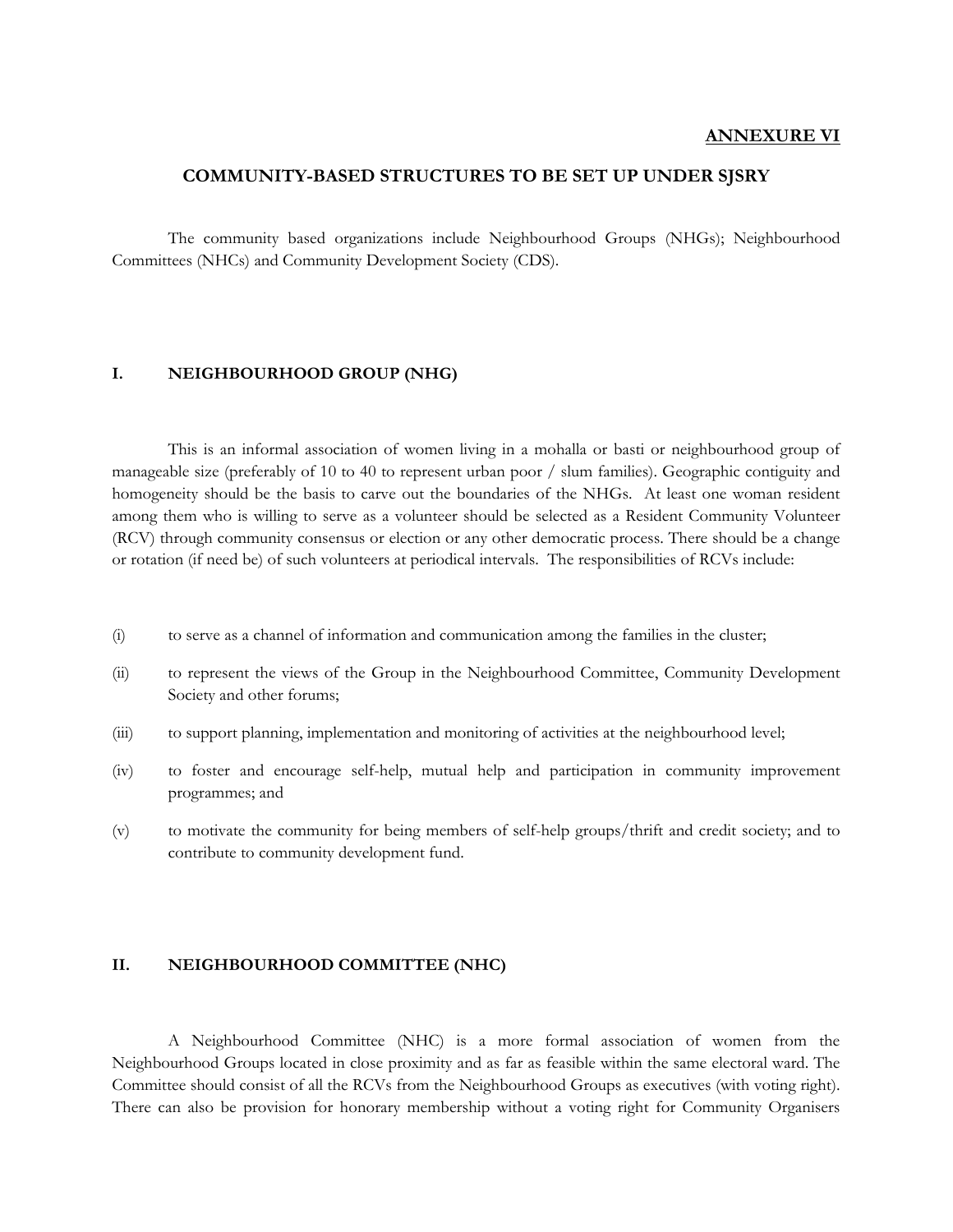(COs), representatives from other sectoral programmes in the community like ICDS supervisor, school teacher, urban social health activist, ANM etc. The Convener/President of the NHC will be selected/elected by the executive members of the NHC. The Convener will ensure that the meetings of the NHC are convened on regular basis. The responsibilities of the NHC would include:

- (i) to identify local problems and priorities;
- (ii) to provide suggestions for group involvement in meeting the community needs and goals (miniplans);
- (iii) to support local action with partnership of responsible agencies including community contracts;
- (iv) to provide feedback to agencies on programme effectiveness and out-reach especially for children and women;
- (v) to develop community capacity through training in association with COs, NGOs and other sectoral departments;
- (vi) to develop community-based thrift and credit system as well as neighbourhood development fund;
- (vii) to facilitate the recovery of loans from the beneficiaries in time; and
- (viii) to assist/carry out community surveys in accordance with the guidelines.

 The NHC may be registered under the Societies Registration Act, or other appropriate Acts, if so desired. If registered, these NHC may also apply for grants-in-aid under various schemes.

#### **III. COMMUNITY DEVELOPMENT SOCIETY (CDS)**

 The CDS is a formal association of all the Neighbourhood Committees at the town level based on common goals and objectives. The CDS may consist of elected/selected representatives of NHCs as executive members (with voting right); and other members with honorary membership (with no voting right) which may include community organizers, representatives of NGOs, sectoral departments, leading citizens, elected representatives of the area and other resource persons. The Community Development Society (CDS) should be registered under the Societies Registration Act or other appropriate Act to provide access to grantin-aid under various schemes and for a wider financial and credit base. The responsibilities of CDS would include:

- (i) to represent needs of all the communities, especially women and children at various levels and forums;
- (ii) to liaise and link-up with agencies and departments to promote action in the community towards fulfillment of their needs;
- (iii) to identify specific training needs and arrange for capacity building of their organizations;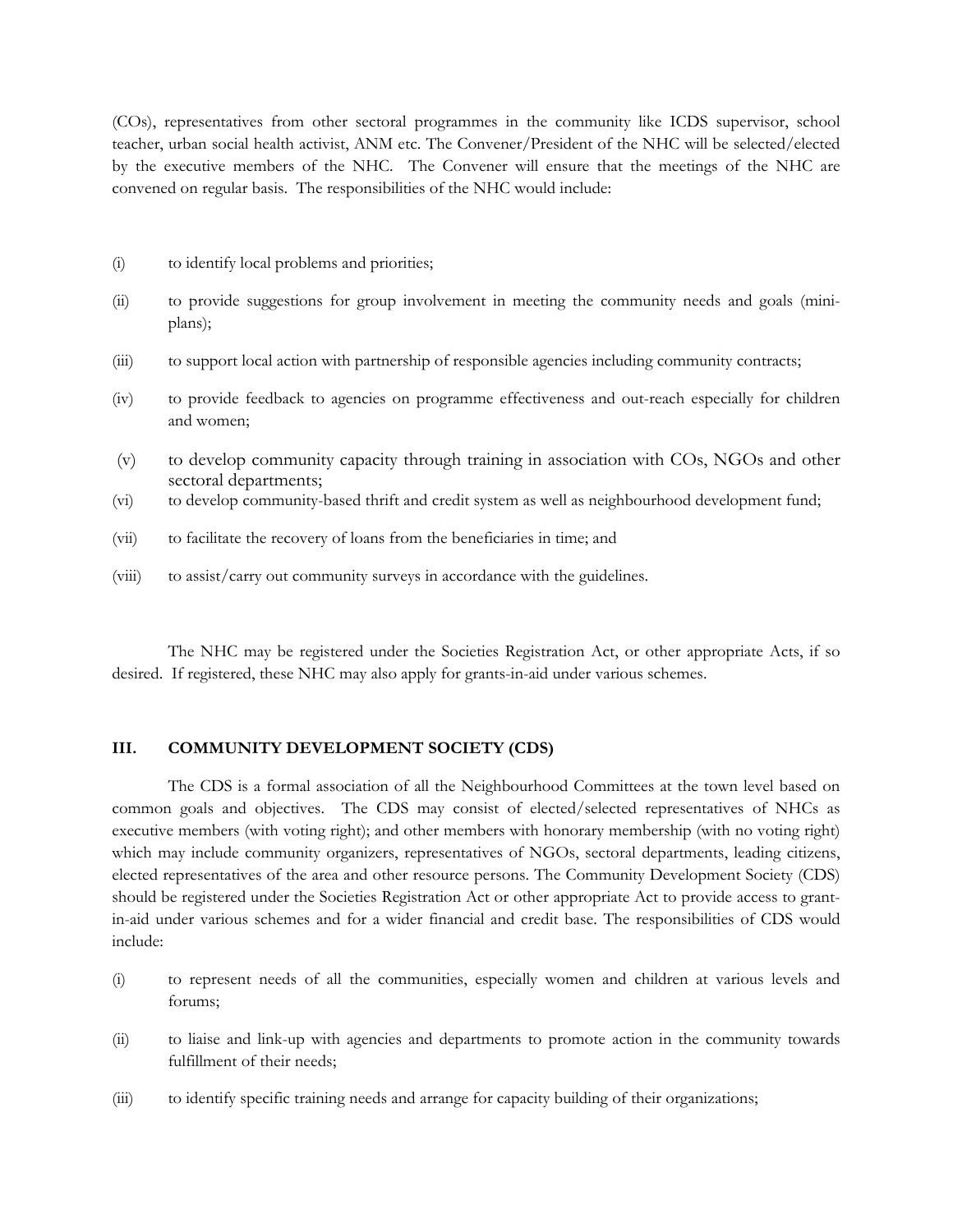- (iv) to facilitate community surveys to be carried out to identify the genuine beneficiaries for economic and shelter benefits;
- (v) to prepare community development plans and proposals, mobilize resources from the community, town or other sectoral departments for implementation of such plans;
- (vi) to extend help to Banks in coordination with city/town UPA Cell, for ensuring repayment of loans by the beneficiaries in time;
- (i) to create small community assets in low-income areas in consultation with town city/town UPA Cell and Urban Local Body (ULB); and
- (ii) to develop and implement proposals for support from Community Participation Fund/Community Development Network under JNNURM and other programmes.

Community structures at different levels will be self-managed and may have volunteers in charge of groups of activities such as basic infrastructure, health, education, skill and livelihoods, thrift & credit etc.

The States/UTs may adopt other innovative structural arrangements regarding the hierarchy of community structures as considered appropriate. However, suitable guidelines need to be issued by them.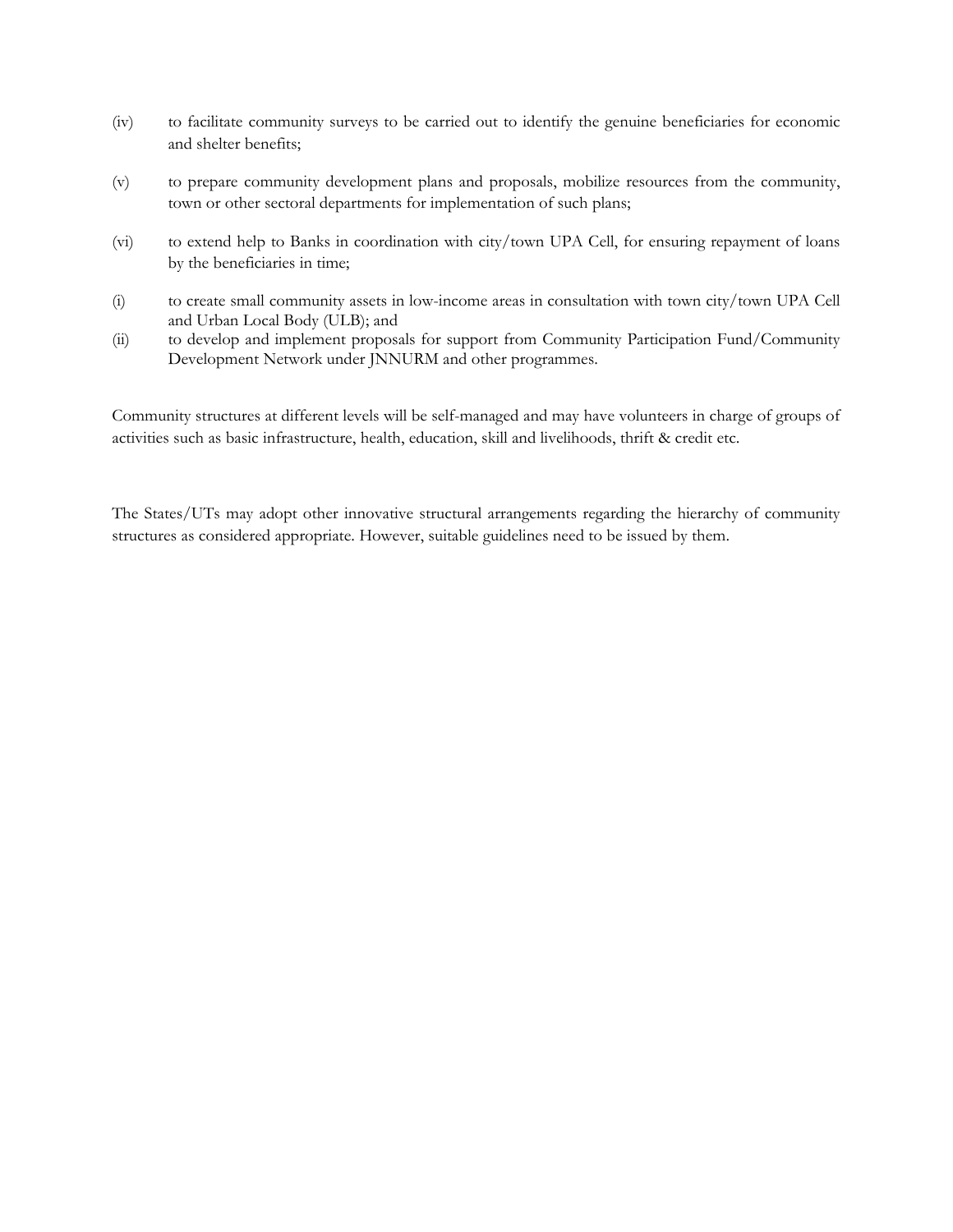### **ANNEXURE VII**

## **FORMATS FOR SUBMISSION OF PROPOSALS FOR INNOVATIVE/ SPECIAL PROJECTS UNDER SJSRY**

- 1. Name of the Project:
- 2. Principal Applicant:
- 3. Conceptual Background of the Project and Features which make it special/ innovative for sanction under Innovative/Special Projects of SJSRY and why it can not be taken up under normal SJSRY or other Programmes being implemented in the city/town:

Possibility of replicability of the project after completion:

- 4. Area of the Project: Profile of the project area and how the key project activities are suitable for the area and the local people.
- 5. Project objectives:
- 6. Project strategy:
- 7. Project period and Action Plan/Milestones (year-wise) for implementation of the Project:
- 8. Project scope: Key activities to be taken under the Project:
- 9. Details of Beneficiaries Total No./No. under BPL category/No. of SCs/STs/Women /Differently-abled etc. and their linkage with the activities taken in the Project: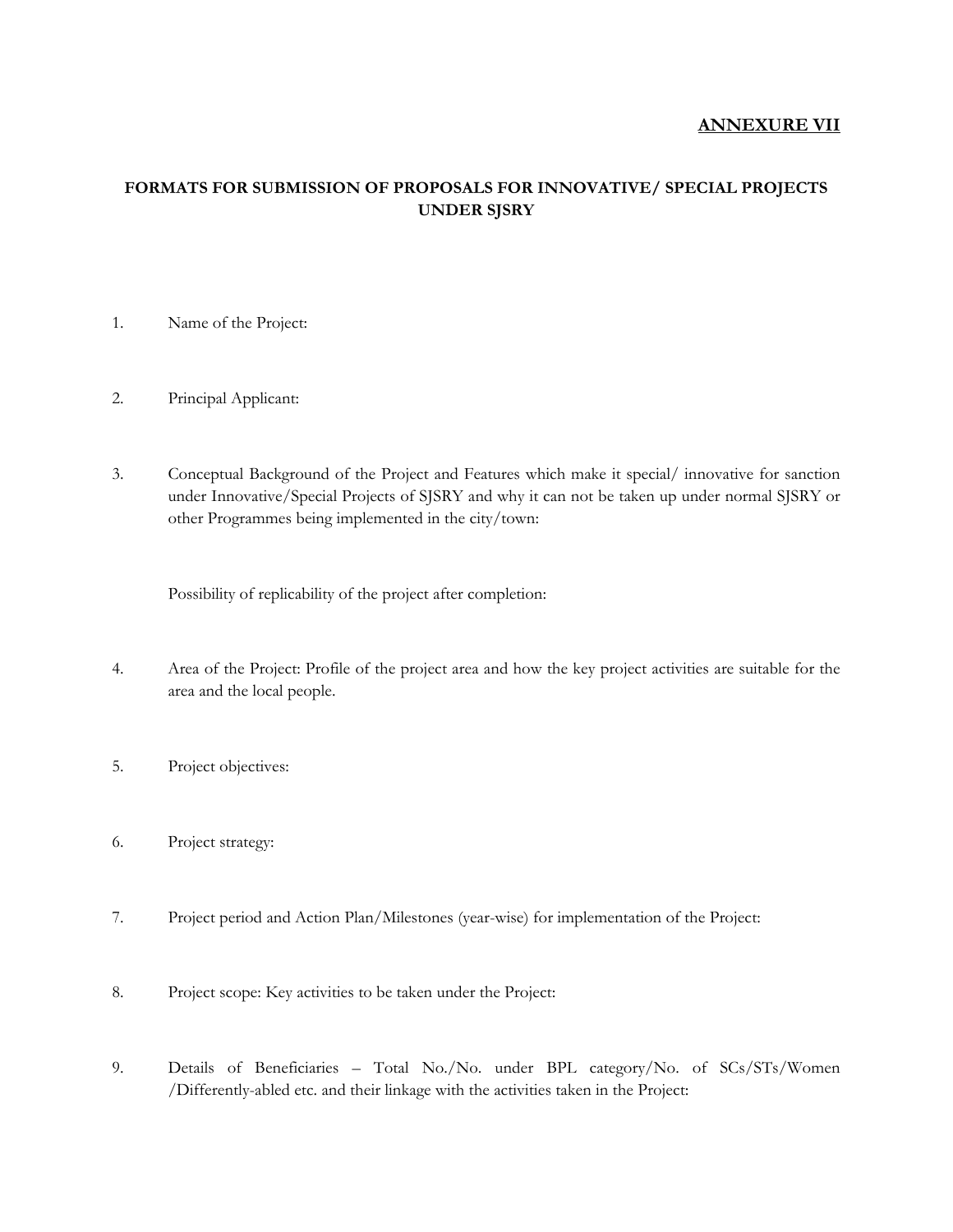- 10. Implementing Agency, to whom the funds are proposed to be released for implementation:
- 11. Role of Line Departments/ NGOs/Other institutions:
- 12. Bench Mark Survey, for indicators on which the success of the project would be monitored and evaluated:
- 13. Integration with other on-going urban development and social sector development programmes in the area and arrangements for dovetailing funds from non-SJSRY resources and securing convergence:
- 14. Modalities for Implementation of Project:
	- A. Securing raw materials supply:
	- B. Securing technical know-how:
	- C. Infrastructure development: If infrastructural facilities are proposed to be built, then mention how the same will benefit the urban poor. How will the facilities be maintained and how will the provision of staff, running costs etc. be met after the Project is completed:
	- D. Marketing arrangements: Arrangement for marketing of produce in existing markets, strategy for expanding market in future, details of forward and backward linkages:
	- E. Training component: Training needs assessment, identification of skills training institutes, duration of training, funding details and arrangements for training, etc.:
- 15. Expected Benefits/ Impact of the Project in terms of increase in income of the poor, year-wise income growth parameters identified etc.
- 16. Risk factors affecting the project objectives of increasing the income of poor beneficiaries etc. and the modalities to minimize risks.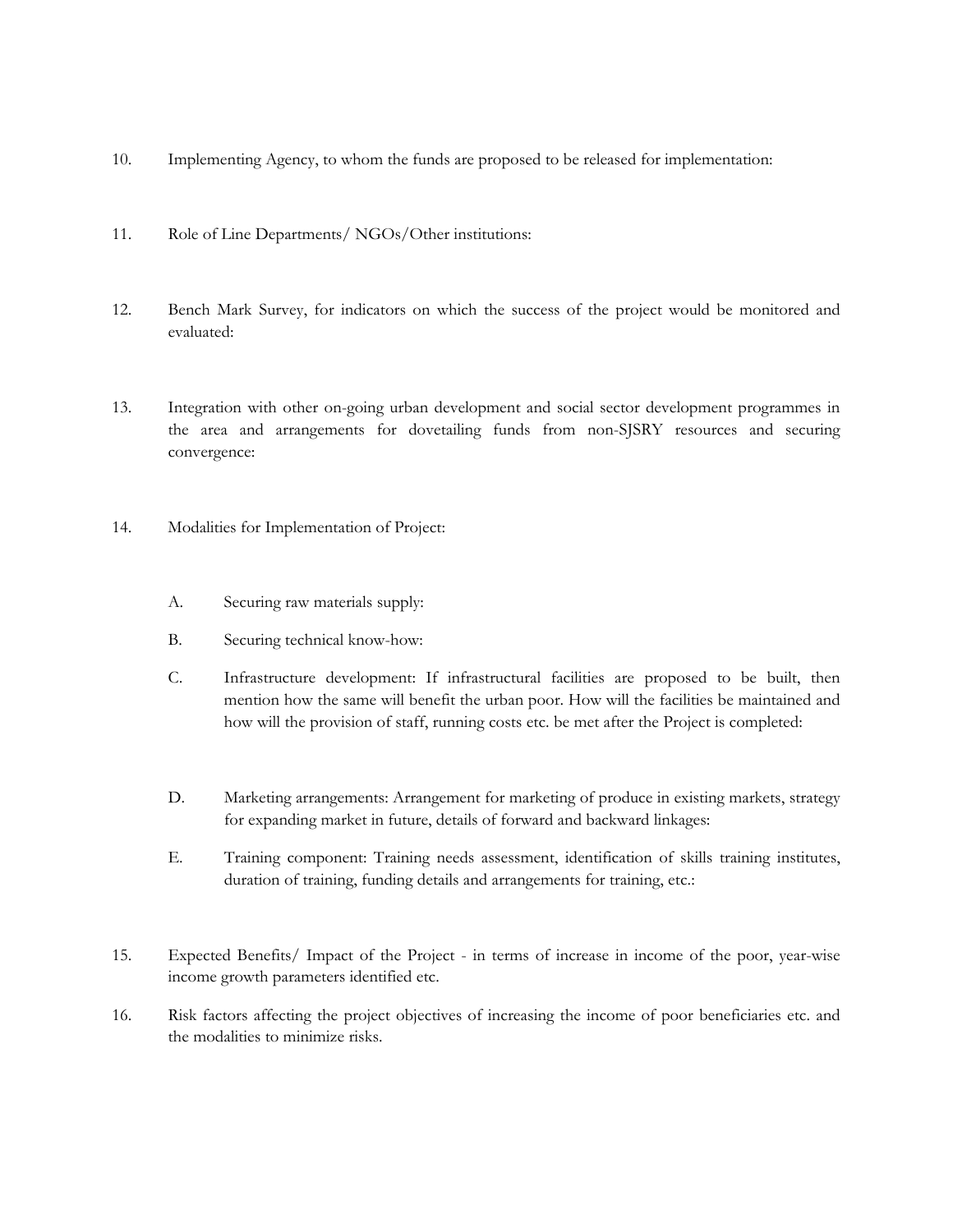- 17. Monitoring and evaluation of project: Mention various parameters based on which the project is to be monitored and evaluated. How will the project activities be sustained after completion of the Project?
- 18. Technical appraisal of the Project: technical scrutiny and feasibility of the Project (Please indicate whether the concerned technical department/wing of the State Government/State Nodal Agency has vetted the Project. If yes, state the comments of the appraising agency.
- 19. Economic appraisal of the Project: (The Project may be got appraised and results of the economic analysis/appraisal regarding the economic viability of the Project, may be indicated appropriately).
- 20. Estimated Project Cost: (Please indicate the Central, State and Urban Local Body shares; Credit component, if applicable; Contribution from other sources and from beneficiaries). The estimated cost should indicate the total cost and activity-wise/ source-wise costs also.

|       |                           | Activity 1 | Activity 2 | Total |
|-------|---------------------------|------------|------------|-------|
|       | Central Share             |            |            |       |
|       | <b>State Share</b>        |            |            |       |
|       | <b>Bank Credit</b>        |            |            |       |
|       | NHC/CDS Funds             |            |            |       |
|       | Beneficiary Contribution  |            |            |       |
|       | Other Sources – NGOs etc. |            |            |       |
| Total |                           |            |            |       |

Repayment schedule in the case of Loans

21. Whether the Project or part thereof has been submitted to any other agency? If yes, the results thereof. If the Project or its part had been rejected the reasons there of.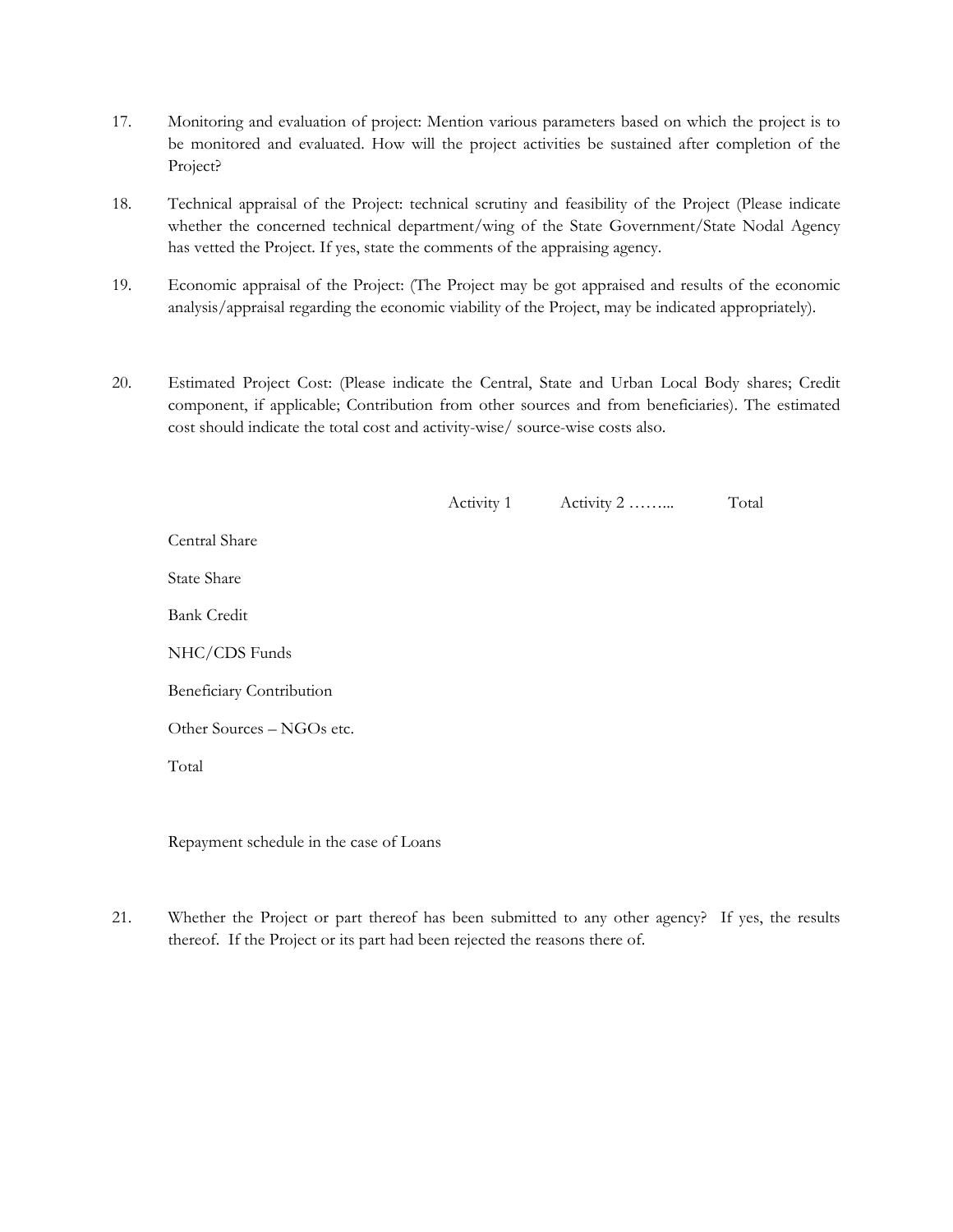# **SWARNA JAYANTI SHAHARI ROZGAR YOJANA(SJSRY)**

### **Name of the Bank :**

| Report showing the cumulative position for the quarter ended |                |              |    |                |                    |                | under the USEP component of SJSRY |                  |                      |                     |                                                     |                    |                |                     |  |
|--------------------------------------------------------------|----------------|--------------|----|----------------|--------------------|----------------|-----------------------------------|------------------|----------------------|---------------------|-----------------------------------------------------|--------------------|----------------|---------------------|--|
| Name of the State/                                           | Target No.of   |              |    | Total<br>Loans |                    | Total<br>Loans |                                   |                  | <b>Total subsidy</b> | Loans<br>sanctioned |                                                     | Loans<br>disbursed |                | Loans<br>sanctioned |  |
| <b>Union Territories</b>                                     |                | applns       | ed |                | sanction disbursed |                | disbu<br>rsed                     |                  | of                   |                     | to SC/ST out to SC/ST out to women out<br><b>of</b> |                    | of             |                     |  |
|                                                              |                | recd.        |    |                |                    |                |                                   |                  | total sanction total |                     | disbursement                                        |                    | total sanction |                     |  |
|                                                              |                |              |    | No Amt No.     |                    | Amt.           | No.                               | Amount No.       |                      | Amt.                | No.                                                 | Amt.               | No.            | Amt.                |  |
| $\mathbf 1$                                                  | $\overline{2}$ | $\mathbf{3}$ | 4  | 5              | 6                  | $\overline{7}$ | 8                                 | $\boldsymbol{9}$ | 10                   | 11                  | 12                                                  | 13                 | 14             | 15                  |  |
| <b>NORTHERN REGION</b>                                       |                |              |    |                |                    |                |                                   |                  |                      |                     |                                                     |                    |                |                     |  |
| Haryana                                                      |                |              |    |                |                    |                |                                   |                  |                      |                     |                                                     |                    |                |                     |  |
| <b>Himachal Pradesh</b>                                      |                |              |    |                |                    |                |                                   |                  |                      |                     |                                                     |                    |                |                     |  |
| Jammu & Kashmir                                              |                |              |    |                |                    |                |                                   |                  |                      |                     |                                                     |                    |                |                     |  |
| Punjab                                                       |                |              |    |                |                    |                |                                   |                  |                      |                     |                                                     |                    |                |                     |  |
| Rajasthan                                                    |                |              |    |                |                    |                |                                   |                  |                      |                     |                                                     |                    |                |                     |  |
| Chandigarh                                                   |                |              |    |                |                    |                |                                   |                  |                      |                     |                                                     |                    |                |                     |  |
| Delhi                                                        |                |              |    |                |                    |                |                                   |                  |                      |                     |                                                     |                    |                |                     |  |
| <b>NORTH EASTERN REGION</b>                                  |                |              |    |                |                    |                |                                   |                  |                      |                     |                                                     |                    |                |                     |  |
| Assam                                                        |                |              |    |                |                    |                |                                   |                  |                      |                     |                                                     |                    |                |                     |  |
| Manipur                                                      |                |              |    |                |                    |                |                                   |                  |                      |                     |                                                     |                    |                |                     |  |
| Meghalaya                                                    |                |              |    |                |                    |                |                                   |                  |                      |                     |                                                     |                    |                |                     |  |
| Nagaland                                                     |                |              |    |                |                    |                |                                   |                  |                      |                     |                                                     |                    |                |                     |  |
| Tripura                                                      |                |              |    |                |                    |                |                                   |                  |                      |                     |                                                     |                    |                |                     |  |
| <b>Arunachal Pradesh</b>                                     |                |              |    |                |                    |                |                                   |                  |                      |                     |                                                     |                    |                |                     |  |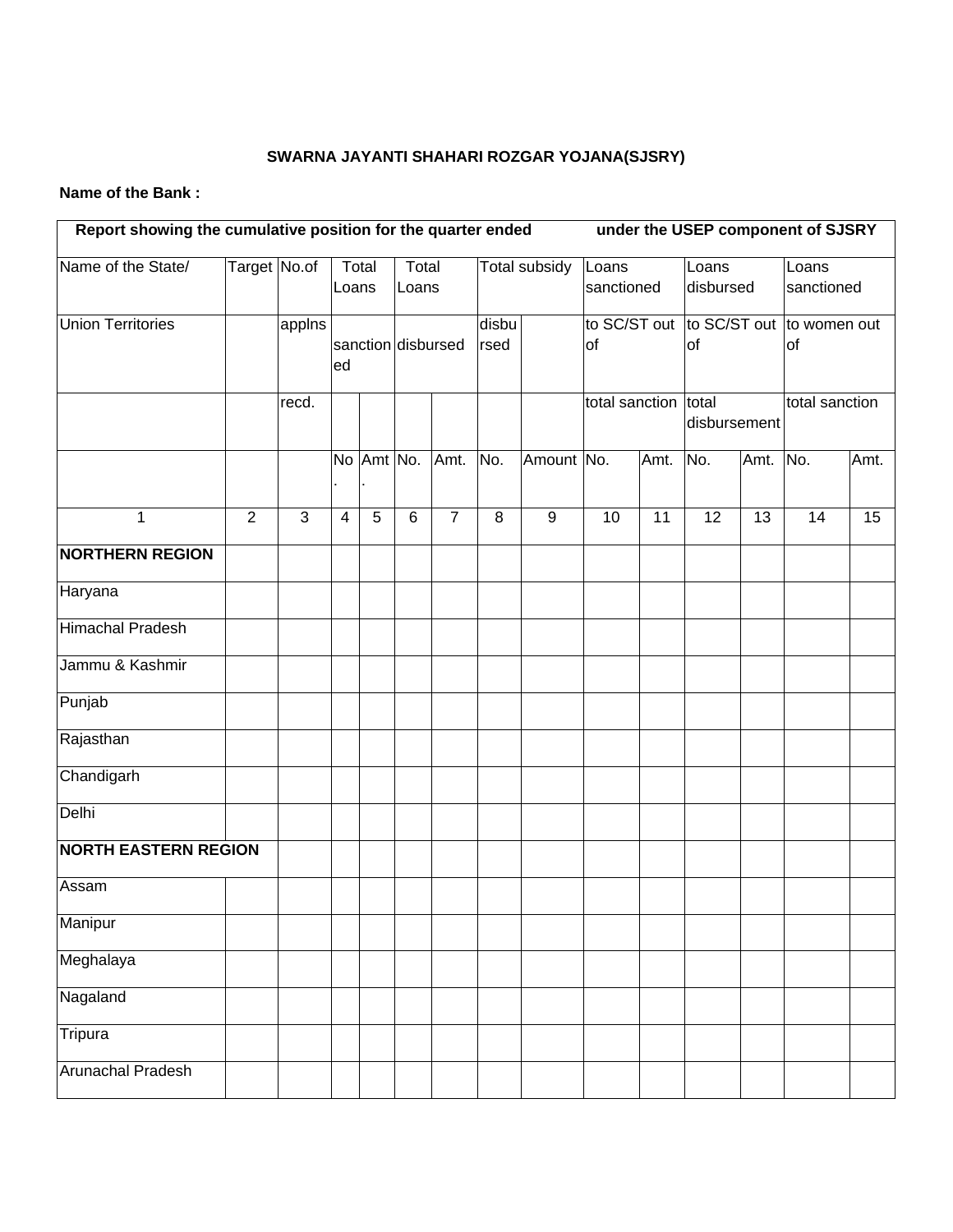| Mizoram                |  |  |  |  |  |  |  |
|------------------------|--|--|--|--|--|--|--|
| <b>EASTERN REGION</b>  |  |  |  |  |  |  |  |
| <b>Bihar</b>           |  |  |  |  |  |  |  |
| Jharkhand              |  |  |  |  |  |  |  |
| Orissa                 |  |  |  |  |  |  |  |
| <b>West Bengal</b>     |  |  |  |  |  |  |  |
| Andaman & Nicobar      |  |  |  |  |  |  |  |
| <b>Sikkim</b>          |  |  |  |  |  |  |  |
| <b>CENTRAL REGION</b>  |  |  |  |  |  |  |  |
| Chhatisgarh            |  |  |  |  |  |  |  |
| Madhya Pradesh         |  |  |  |  |  |  |  |
| Uttaranchal            |  |  |  |  |  |  |  |
| <b>Uttar Pradesh</b>   |  |  |  |  |  |  |  |
| <b>WESTERN REGION</b>  |  |  |  |  |  |  |  |
| Gujarat                |  |  |  |  |  |  |  |
| Maharashtra            |  |  |  |  |  |  |  |
| Daman & Diu            |  |  |  |  |  |  |  |
| Goa                    |  |  |  |  |  |  |  |
| Dadra & N.Haveli       |  |  |  |  |  |  |  |
| <b>SOUTHERN REGION</b> |  |  |  |  |  |  |  |
| Andhra Pradesh         |  |  |  |  |  |  |  |
| Karnataka              |  |  |  |  |  |  |  |
| Kerala                 |  |  |  |  |  |  |  |
| <b>Tamil Nadu</b>      |  |  |  |  |  |  |  |
| Lakshadweep            |  |  |  |  |  |  |  |
| <b>Puduchery</b>       |  |  |  |  |  |  |  |
|                        |  |  |  |  |  |  |  |
|                        |  |  |  |  |  |  |  |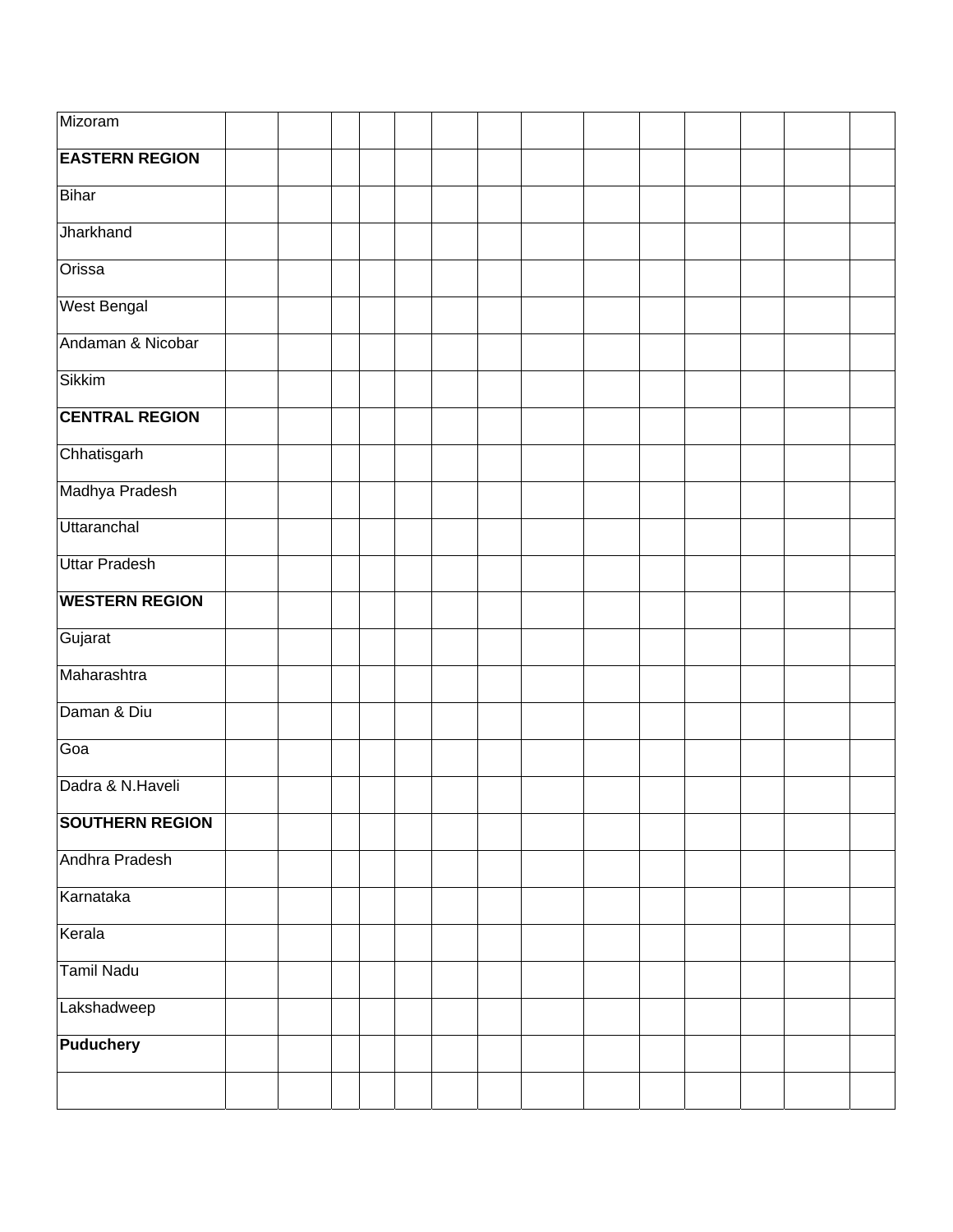| <b>ALL INDIA</b>      |                             |                                                              |  |                       |                 |       |                 |      |                                     |         |                 |                                                                     |            |  |
|-----------------------|-----------------------------|--------------------------------------------------------------|--|-----------------------|-----------------|-------|-----------------|------|-------------------------------------|---------|-----------------|---------------------------------------------------------------------|------------|--|
| *Col. 22= Col. 3-4-23 |                             | under the scheme from April to March of the respective year. |  |                       |                 |       |                 |      |                                     |         |                 | The progress report should be cumulative indicating the performance |            |  |
| **Col. 23= Col.3-4-22 |                             |                                                              |  |                       |                 |       |                 |      |                                     |         | $\overline{10}$ |                                                                     |            |  |
|                       | Name of the Bank:           |                                                              |  |                       |                 |       |                 |      |                                     | (Amount |                 |                                                                     |            |  |
|                       |                             |                                                              |  |                       |                 |       |                 |      | <b>Rs.Lakhs)</b>                    |         |                 |                                                                     |            |  |
|                       | Name of the State/          |                                                              |  |                       | Loans disbursed | Loans | sanctioned      |      | Loans<br>disbursed                  |         |                 | Number                                                              | Numbe<br>r |  |
|                       | <b>Union Territories</b>    |                                                              |  |                       | to women out of | of    | to disabled out |      | to disabled out of applns. of<br>of |         |                 |                                                                     | applns.    |  |
|                       |                             |                                                              |  | total<br>disbursement |                 |       | total sanction  |      | total<br>disbursement               |         | pending         | rejecte<br>d                                                        |            |  |
|                       |                             |                                                              |  | No.                   | Amt.            | No.   |                 | Amt. | No.                                 |         | Amt.            | sanction                                                            |            |  |
|                       |                             | 1                                                            |  | 16                    | 17              |       | 18              | 19   | 20                                  |         | $\overline{21}$ | $*22$                                                               | $*23$      |  |
|                       | <b>NORTHERN REGION</b>      |                                                              |  |                       |                 |       |                 |      |                                     |         |                 |                                                                     |            |  |
|                       | Haryana                     |                                                              |  |                       |                 |       |                 |      |                                     |         |                 |                                                                     |            |  |
|                       | <b>Himachal Pradesh</b>     |                                                              |  |                       |                 |       |                 |      |                                     |         |                 |                                                                     |            |  |
|                       | Jammu & Kashmir             |                                                              |  |                       |                 |       |                 |      |                                     |         |                 |                                                                     |            |  |
|                       | Punjab                      |                                                              |  |                       |                 |       |                 |      |                                     |         |                 |                                                                     |            |  |
|                       | Rajasthan                   |                                                              |  |                       |                 |       |                 |      |                                     |         |                 |                                                                     |            |  |
|                       | Chandigarh                  |                                                              |  |                       |                 |       |                 |      |                                     |         |                 |                                                                     |            |  |
|                       | Delhi                       |                                                              |  |                       |                 |       |                 |      |                                     |         |                 |                                                                     |            |  |
|                       | <b>NORTH EASTERN REGION</b> |                                                              |  |                       |                 |       |                 |      |                                     |         |                 |                                                                     |            |  |
|                       | Assam                       |                                                              |  |                       |                 |       |                 |      |                                     |         |                 |                                                                     |            |  |
|                       | Manipur                     |                                                              |  |                       |                 |       |                 |      |                                     |         |                 |                                                                     |            |  |
|                       | Meghalaya                   |                                                              |  |                       |                 |       |                 |      |                                     |         |                 |                                                                     |            |  |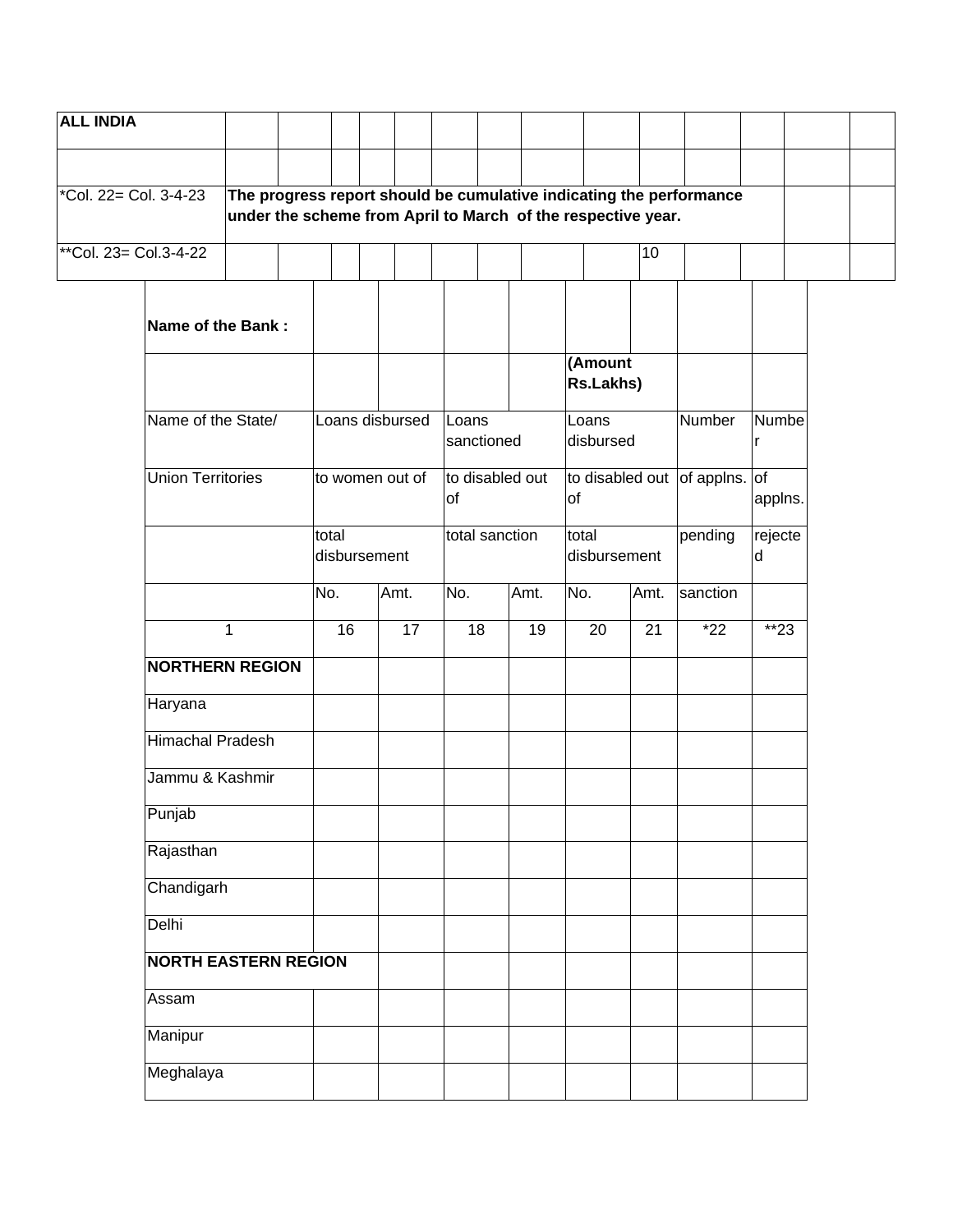| Nagaland                 |  |  |  |  |
|--------------------------|--|--|--|--|
| Tripura                  |  |  |  |  |
| <b>Arunachal Pradesh</b> |  |  |  |  |
| Mizoram                  |  |  |  |  |
| <b>EASTERN REGION</b>    |  |  |  |  |
| Bihar                    |  |  |  |  |
| Jharkhand                |  |  |  |  |
| Orissa                   |  |  |  |  |
| <b>West Bengal</b>       |  |  |  |  |
| Andaman & Nicobar        |  |  |  |  |
| Sikkim                   |  |  |  |  |
| <b>CENTRAL REGION</b>    |  |  |  |  |
| Chhatisgarh              |  |  |  |  |
| Madhya Pradesh           |  |  |  |  |
| <b>Uttaranchal</b>       |  |  |  |  |
| <b>Uttar Pradesh</b>     |  |  |  |  |
| <b>WESTERN REGION</b>    |  |  |  |  |
| Gujarat                  |  |  |  |  |
| Maharashtra              |  |  |  |  |
| Daman & Diu              |  |  |  |  |
| Goa                      |  |  |  |  |
| Dadra & N.Haveli         |  |  |  |  |
| <b>SOUTHERN REGION</b>   |  |  |  |  |
| Andhra Pradesh           |  |  |  |  |
| Karnataka                |  |  |  |  |
| Kerala                   |  |  |  |  |
| <b>Tamil Nadu</b>        |  |  |  |  |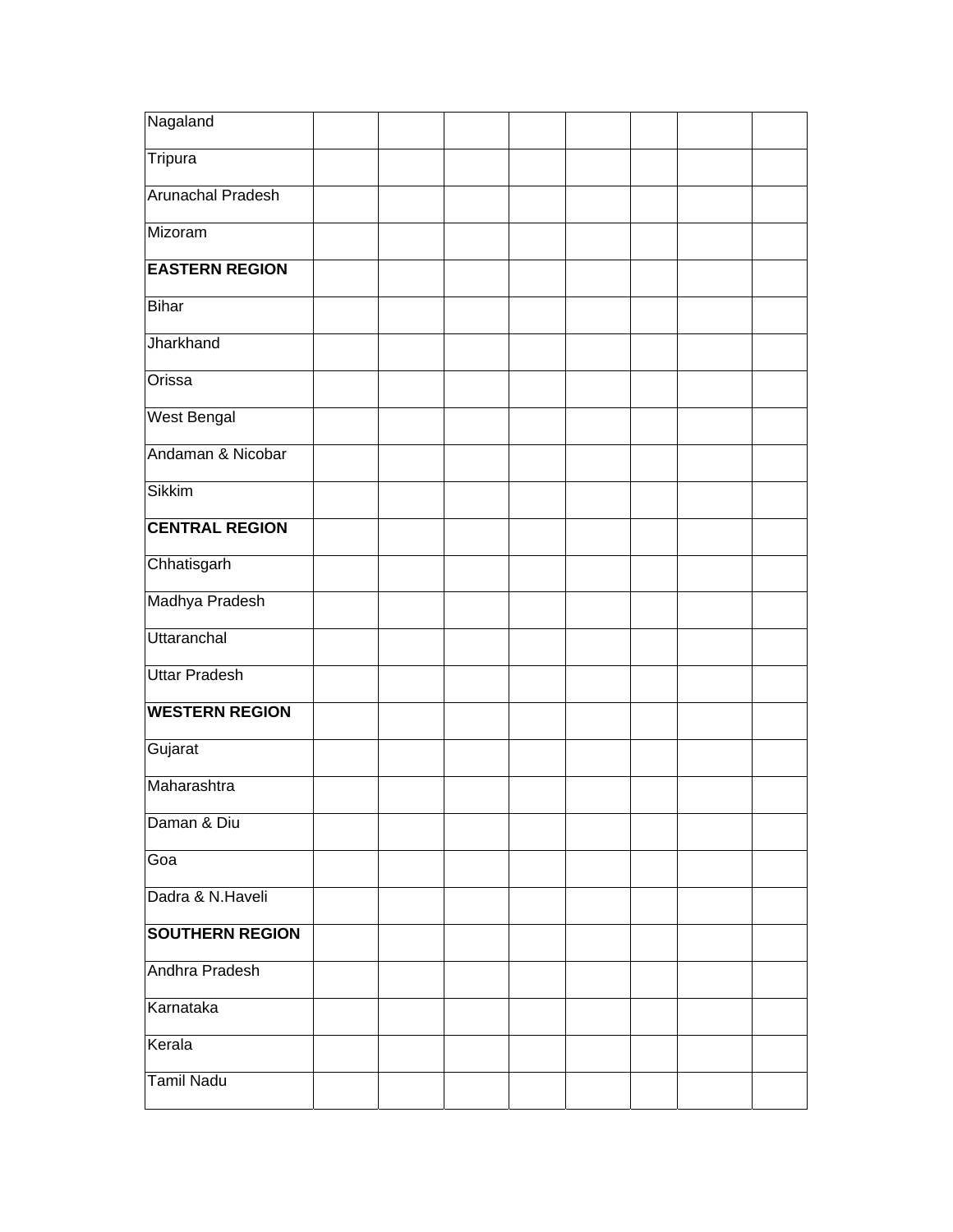| Lakshadweep              |  |  |  |  |
|--------------------------|--|--|--|--|
| Puduchery                |  |  |  |  |
|                          |  |  |  |  |
| <b>ALL INDIA</b>         |  |  |  |  |
| *Col. $22 =$ Col. 3-4-23 |  |  |  |  |
| **Col. $23 =$ Col.3-4-22 |  |  |  |  |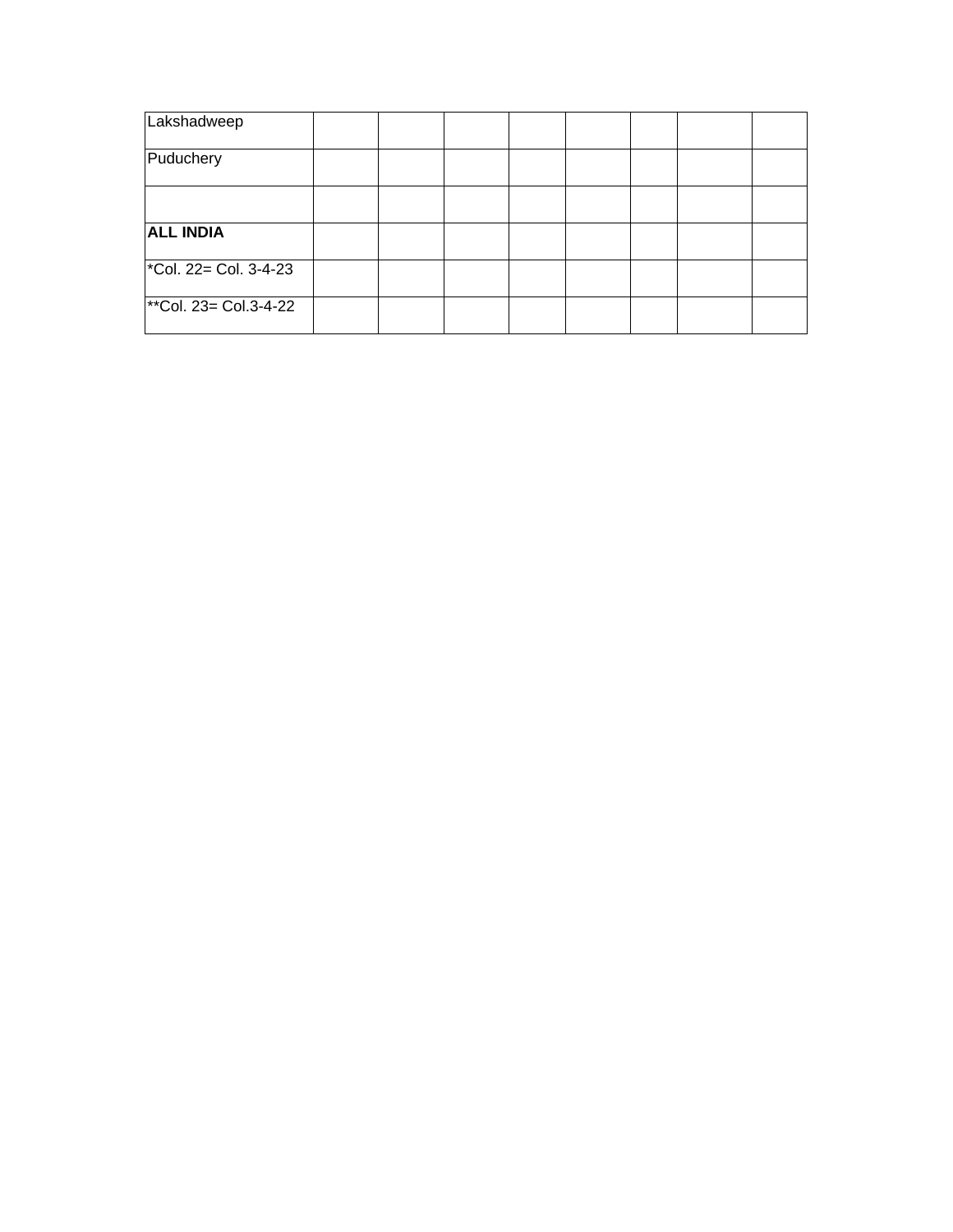## **Report showing the cumulative position for the quarter ended under the DWCUA component of SJSRY**

## **Name of the Bank**

| Name of the State/          | <b>DWCUA</b>          |       | <b>DWCUA</b> Sanctioned |                 | <b>DWCUA</b><br>Disbursed |       |      | <b>DWCU</b><br>Α     |                         | <b>DWCUA DWCUA</b> |
|-----------------------------|-----------------------|-------|-------------------------|-----------------|---------------------------|-------|------|----------------------|-------------------------|--------------------|
| <b>Union Territories</b>    | Number<br><b>of</b>   |       |                         |                 |                           |       | Loan | Subsid<br>у          | Number Number<br>of     | <b>of</b>          |
|                             | appls.                | No.of | Total                   | Amt.            | No.of                     | Total |      | amount amount appls. |                         | applns.            |
|                             | received Groups Memb. |       |                         | sanctio<br>ned  | Groups                    | Memb. | ed   | ed                   | disburs disburs pending | rejected           |
|                             | 24                    | 25    | $\overline{26}$         | $\overline{27}$ | $\overline{28}$           | 29    | 30   | $\overline{31}$      | $*32$                   | $*33$              |
| <b>NORTHERN REGION</b>      |                       |       |                         |                 |                           |       |      |                      |                         |                    |
| Haryana                     |                       |       |                         |                 |                           |       |      |                      |                         |                    |
| <b>Himachal Pradesh</b>     |                       |       |                         |                 |                           |       |      |                      |                         |                    |
| Jammu & Kashmir             |                       |       |                         |                 |                           |       |      |                      |                         |                    |
| Punjab                      |                       |       |                         |                 |                           |       |      |                      |                         |                    |
| Rajasthan                   |                       |       |                         |                 |                           |       |      |                      |                         |                    |
| Chandigarh                  |                       |       |                         |                 |                           |       |      |                      |                         |                    |
| Delhi                       |                       |       |                         |                 |                           |       |      |                      |                         |                    |
| <b>NORTH EASTERN REGION</b> |                       |       |                         |                 |                           |       |      |                      |                         |                    |
| Assam                       |                       |       |                         |                 |                           |       |      |                      |                         |                    |
| Manipur                     |                       |       |                         |                 |                           |       |      |                      |                         |                    |
| Meghalaya                   |                       |       |                         |                 |                           |       |      |                      |                         |                    |
| Nagaland                    |                       |       |                         |                 |                           |       |      |                      |                         |                    |
| Tripura                     |                       |       |                         |                 |                           |       |      |                      |                         |                    |
| <b>Arunachal Pradesh</b>    |                       |       |                         |                 |                           |       |      |                      |                         |                    |
| Mizoram                     |                       |       |                         |                 |                           |       |      |                      |                         |                    |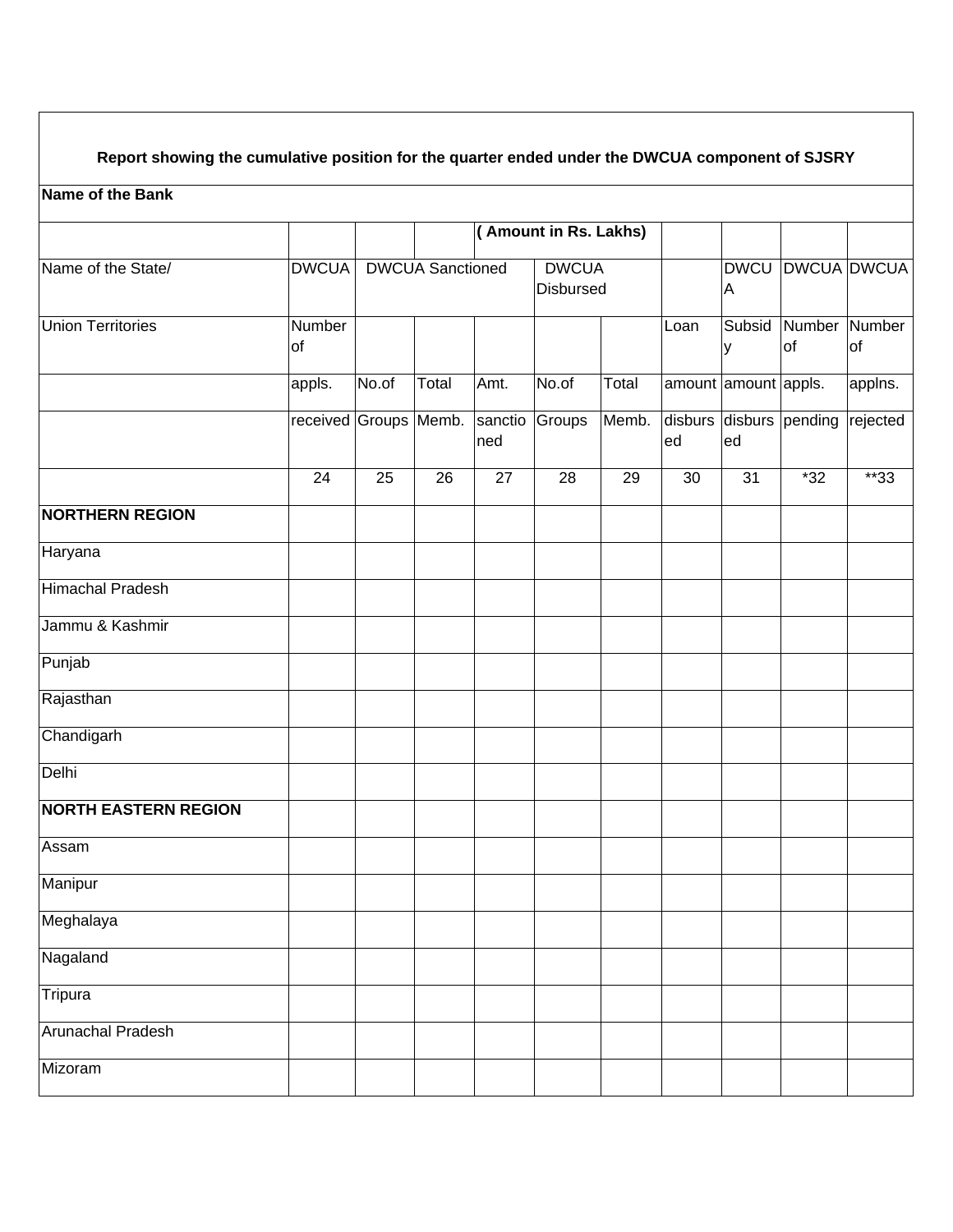| <b>EASTERN REGION</b>  |  |  |  |  |  |
|------------------------|--|--|--|--|--|
| Bihar                  |  |  |  |  |  |
| Jharkhand              |  |  |  |  |  |
| Orissa                 |  |  |  |  |  |
| <b>West Bengal</b>     |  |  |  |  |  |
| Andaman & Nicobar      |  |  |  |  |  |
| <b>Sikkim</b>          |  |  |  |  |  |
| <b>CENTRAL REGION</b>  |  |  |  |  |  |
| Chhatisgarh            |  |  |  |  |  |
| Madhya Pradesh         |  |  |  |  |  |
| Uttaranchal            |  |  |  |  |  |
| <b>Uttar Pradesh</b>   |  |  |  |  |  |
| <b>WESTERN REGION</b>  |  |  |  |  |  |
| Gujarat                |  |  |  |  |  |
| Maharashtra            |  |  |  |  |  |
| Daman & Diu            |  |  |  |  |  |
| Goa                    |  |  |  |  |  |
| Dadra & N.Haveli       |  |  |  |  |  |
| <b>SOUTHERN REGION</b> |  |  |  |  |  |
| Andhra Pradesh         |  |  |  |  |  |
| Karnataka              |  |  |  |  |  |
| Kerala                 |  |  |  |  |  |
| <b>Tamil Nadu</b>      |  |  |  |  |  |
| Lakshadweep            |  |  |  |  |  |
| Puducherry             |  |  |  |  |  |
|                        |  |  |  |  |  |
| <b>ALL INDIA</b>       |  |  |  |  |  |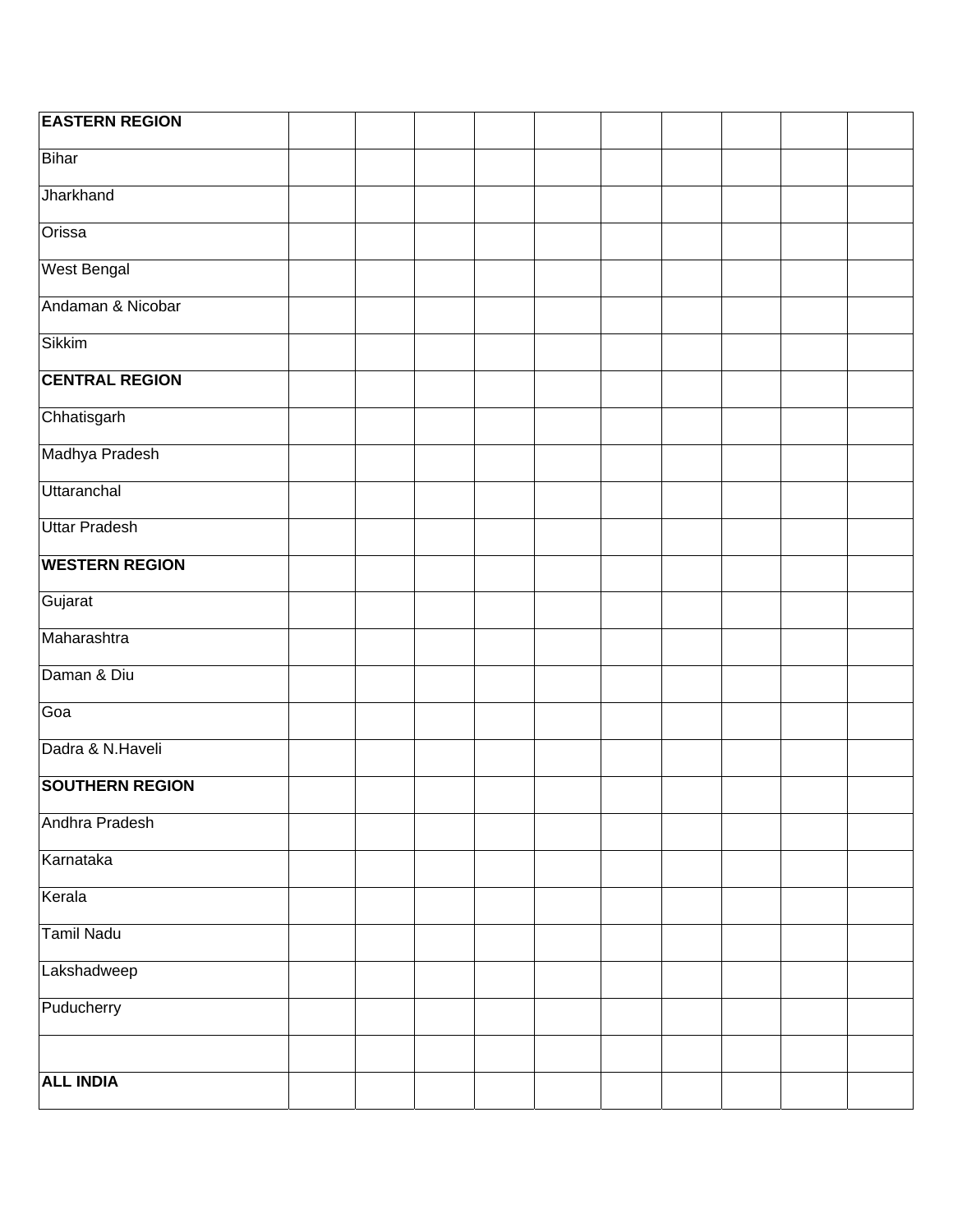## *Annexure-II*

| RECOVERY POSITION (CUMULATIVE) UNDER SJSRY FOR THE HALF/YEAR ENDED SEPT/MARCH |              |                |              |                         |              |                |                                                                     |                |  |  |  |  |  |
|-------------------------------------------------------------------------------|--------------|----------------|--------------|-------------------------|--------------|----------------|---------------------------------------------------------------------|----------------|--|--|--|--|--|
|                                                                               |              |                |              |                         |              |                |                                                                     |                |  |  |  |  |  |
|                                                                               |              |                |              |                         |              |                | DEMAND RECOVERY OVERDUES % 2 TO 1 DEMAND RECOVERY OVERDUES % 2 TO 1 |                |  |  |  |  |  |
|                                                                               | $\mathbf{1}$ | $\overline{2}$ | $\mathbf{3}$ | $\overline{\mathbf{4}}$ | $\mathbf{1}$ | $\overline{2}$ | ن                                                                   | $\overline{4}$ |  |  |  |  |  |
| <b>NORTHERN REGION</b>                                                        |              |                |              |                         |              |                |                                                                     |                |  |  |  |  |  |
| Haryana                                                                       |              |                |              |                         |              |                |                                                                     |                |  |  |  |  |  |
| <b>Himachal Pradesh</b>                                                       |              |                |              |                         |              |                |                                                                     |                |  |  |  |  |  |
| Jammu & Kashmir                                                               |              |                |              |                         |              |                |                                                                     |                |  |  |  |  |  |
| Punjab                                                                        |              |                |              |                         |              |                |                                                                     |                |  |  |  |  |  |
| Rajasthan                                                                     |              |                |              |                         |              |                |                                                                     |                |  |  |  |  |  |
| Chandigarh                                                                    |              |                |              |                         |              |                |                                                                     |                |  |  |  |  |  |
| Delhi                                                                         |              |                |              |                         |              |                |                                                                     |                |  |  |  |  |  |
| <b>NORTH EASTERN</b><br><b>REGION</b>                                         |              |                |              |                         |              |                |                                                                     |                |  |  |  |  |  |
| Assam                                                                         |              |                |              |                         |              |                |                                                                     |                |  |  |  |  |  |
| Manipur                                                                       |              |                |              |                         |              |                |                                                                     |                |  |  |  |  |  |
| Meghalaya                                                                     |              |                |              |                         |              |                |                                                                     |                |  |  |  |  |  |
| Nagaland                                                                      |              |                |              |                         |              |                |                                                                     |                |  |  |  |  |  |
| Tripura                                                                       |              |                |              |                         |              |                |                                                                     |                |  |  |  |  |  |
| <b>Arunachal Pradesh</b>                                                      |              |                |              |                         |              |                |                                                                     |                |  |  |  |  |  |
| Mizoram                                                                       |              |                |              |                         |              |                |                                                                     |                |  |  |  |  |  |
| <b>EASTERN REGION</b>                                                         |              |                |              |                         |              |                |                                                                     |                |  |  |  |  |  |
| Bihar                                                                         |              |                |              |                         |              |                |                                                                     |                |  |  |  |  |  |
| <b>Jharkhand</b>                                                              |              |                |              |                         |              |                |                                                                     |                |  |  |  |  |  |
| Orissa                                                                        |              |                |              |                         |              |                |                                                                     |                |  |  |  |  |  |
| West Bengal                                                                   |              |                |              |                         |              |                |                                                                     |                |  |  |  |  |  |